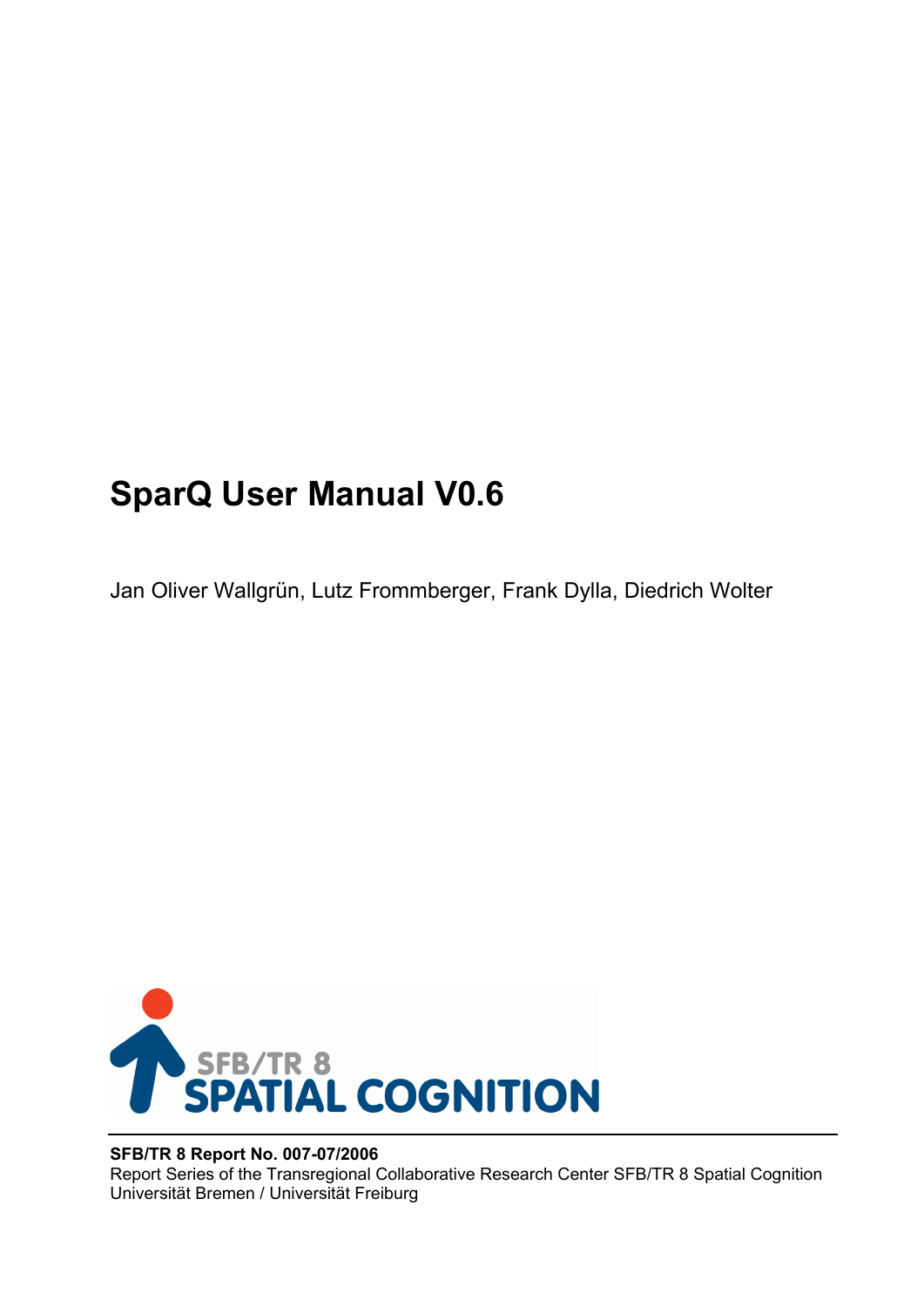### **Contact Address:**

Dr. Thomas Barkowsky SFB/TR 8 Universität Bremen P.O.Box 330 440 28334 Bremen, Germany

Tel +49-421-218-8625 Fax +49-421-218-8620 barkowsky@sfbtr8.uni-bremen.de www.sfbtr8.uni-bremen.de

© 2006 SFB/TR 8 Spatial Cognition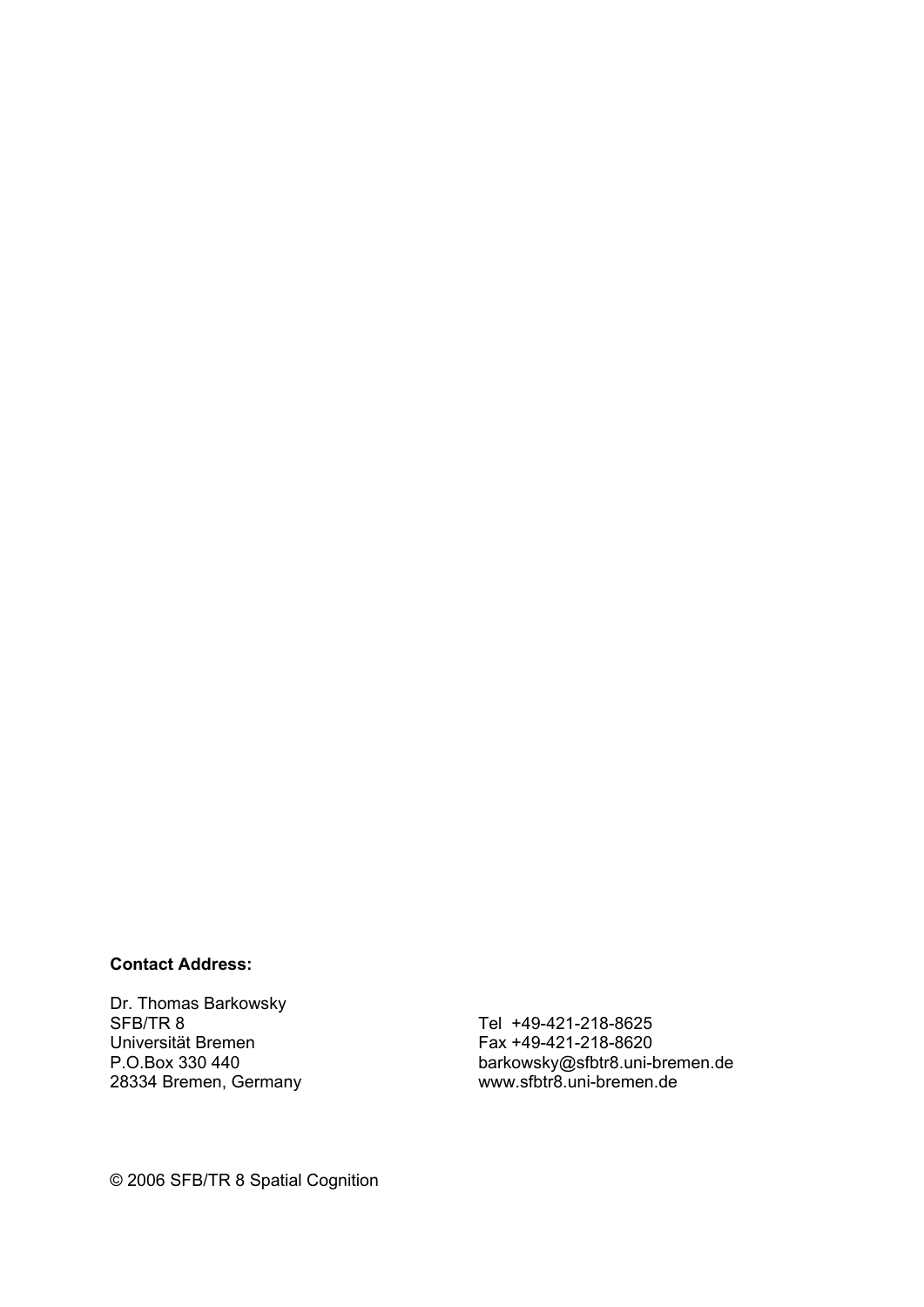SFB/TR 8 Spatial Cognition - Project R3-[Q-Shape]

# SparQ User Manual V0.6

Jan Oliver Wallgrün Lutz Frommberger Frank Dylla Diedrich Wolter

July 28, 2006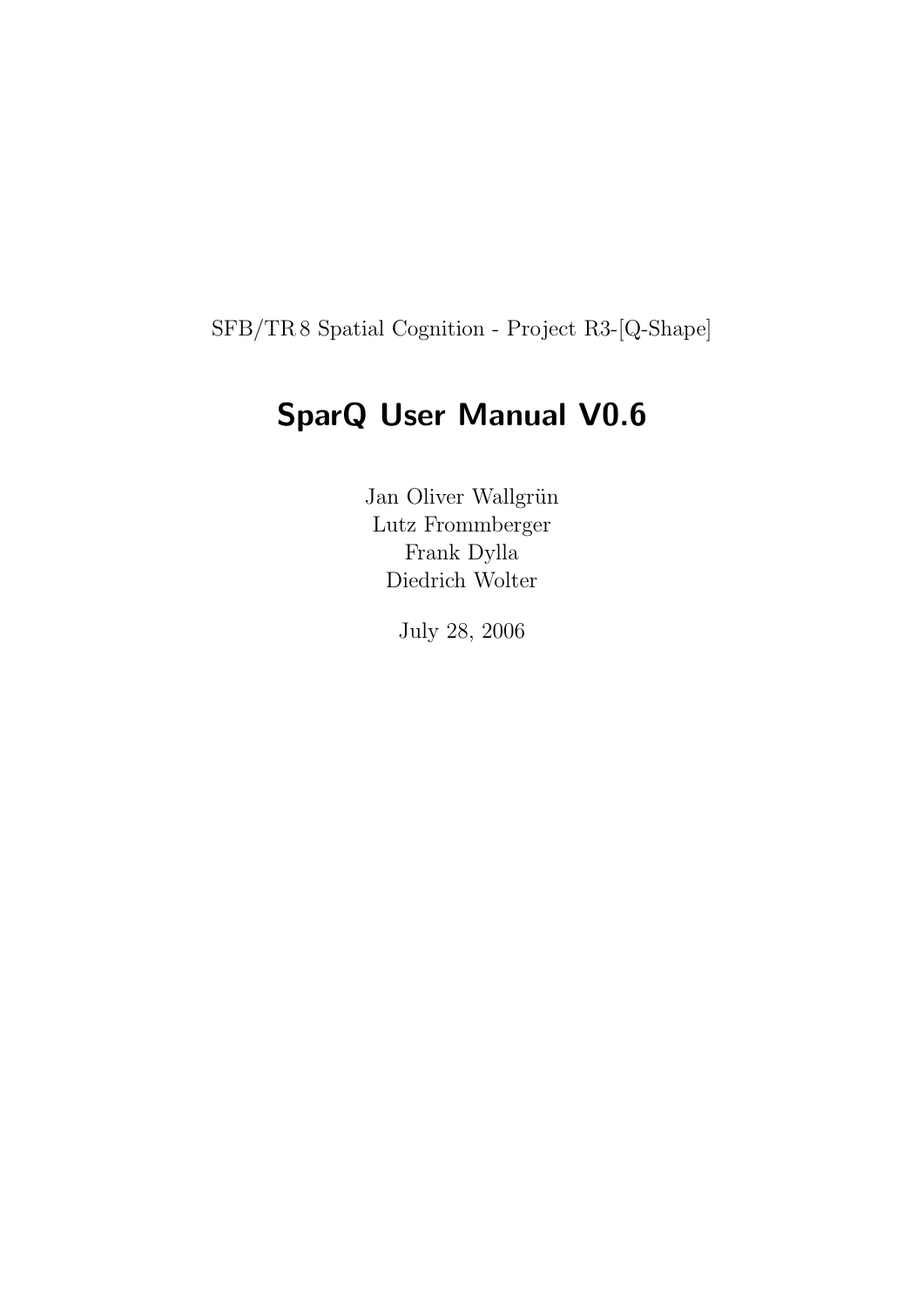# **Contents**

| 1              |     | Introduction                                                                                            | 3               |  |  |  |  |  |
|----------------|-----|---------------------------------------------------------------------------------------------------------|-----------------|--|--|--|--|--|
| $\overline{2}$ |     | <b>Installation of SparQ</b>                                                                            |                 |  |  |  |  |  |
|                | 2.1 | Prerequisites                                                                                           | $5\phantom{.0}$ |  |  |  |  |  |
|                | 2.2 | Obtaining the source code                                                                               | $\overline{5}$  |  |  |  |  |  |
|                | 2.3 |                                                                                                         | $5\phantom{.0}$ |  |  |  |  |  |
| 3              |     | <b>Reasoning with Qualitative Spatial Relations</b>                                                     |                 |  |  |  |  |  |
|                | 3.1 | What is a qualitative spatial calculus? $\ldots$ , $\ldots$ , $\ldots$ , $\ldots$ , $\ldots$ , $\ldots$ | 6               |  |  |  |  |  |
|                | 3.2 | Constraint networks, consistency, and consistent scenarios                                              | $\overline{7}$  |  |  |  |  |  |
|                | 3.3 |                                                                                                         | 9               |  |  |  |  |  |
|                | 3.4 |                                                                                                         | 10              |  |  |  |  |  |
|                | 3.5 |                                                                                                         | 11              |  |  |  |  |  |
| 4              |     | <b>Supported Calculi</b>                                                                                | 13              |  |  |  |  |  |
|                | 4.1 |                                                                                                         | 15              |  |  |  |  |  |
|                | 4.2 |                                                                                                         | 16              |  |  |  |  |  |
|                | 4.3 |                                                                                                         | 17              |  |  |  |  |  |
|                | 4.4 | Dipole calculus family $\dots \dots \dots \dots \dots \dots \dots \dots \dots \dots \dots \dots$        | 18              |  |  |  |  |  |
|                | 4.5 | Oriented Point Relation Algebra with granularity $m(\mathcal{OPRA}_{m}) \dots \dots$                    | 20              |  |  |  |  |  |
|                | 4.6 | The Region Connection Calculus family $(RCC)$                                                           | 22              |  |  |  |  |  |
|                | 4.7 |                                                                                                         | 24              |  |  |  |  |  |
| 5              |     | <b>Using SparQ</b>                                                                                      | 26              |  |  |  |  |  |
|                | 5.1 |                                                                                                         | 27              |  |  |  |  |  |
|                | 5.2 |                                                                                                         | 28              |  |  |  |  |  |
|                | 5.3 |                                                                                                         | 29              |  |  |  |  |  |
|                | 5.4 | Including SparQ into own applications $\dots \dots \dots \dots \dots \dots \dots$                       | 31              |  |  |  |  |  |
|                | 5.5 | Specifying calculi in $SpanQ \dots \dots \dots \dots \dots \dots \dots \dots \dots$                     | 32              |  |  |  |  |  |
| 6              |     | <b>Outlook - Planned Extensions</b>                                                                     | 34              |  |  |  |  |  |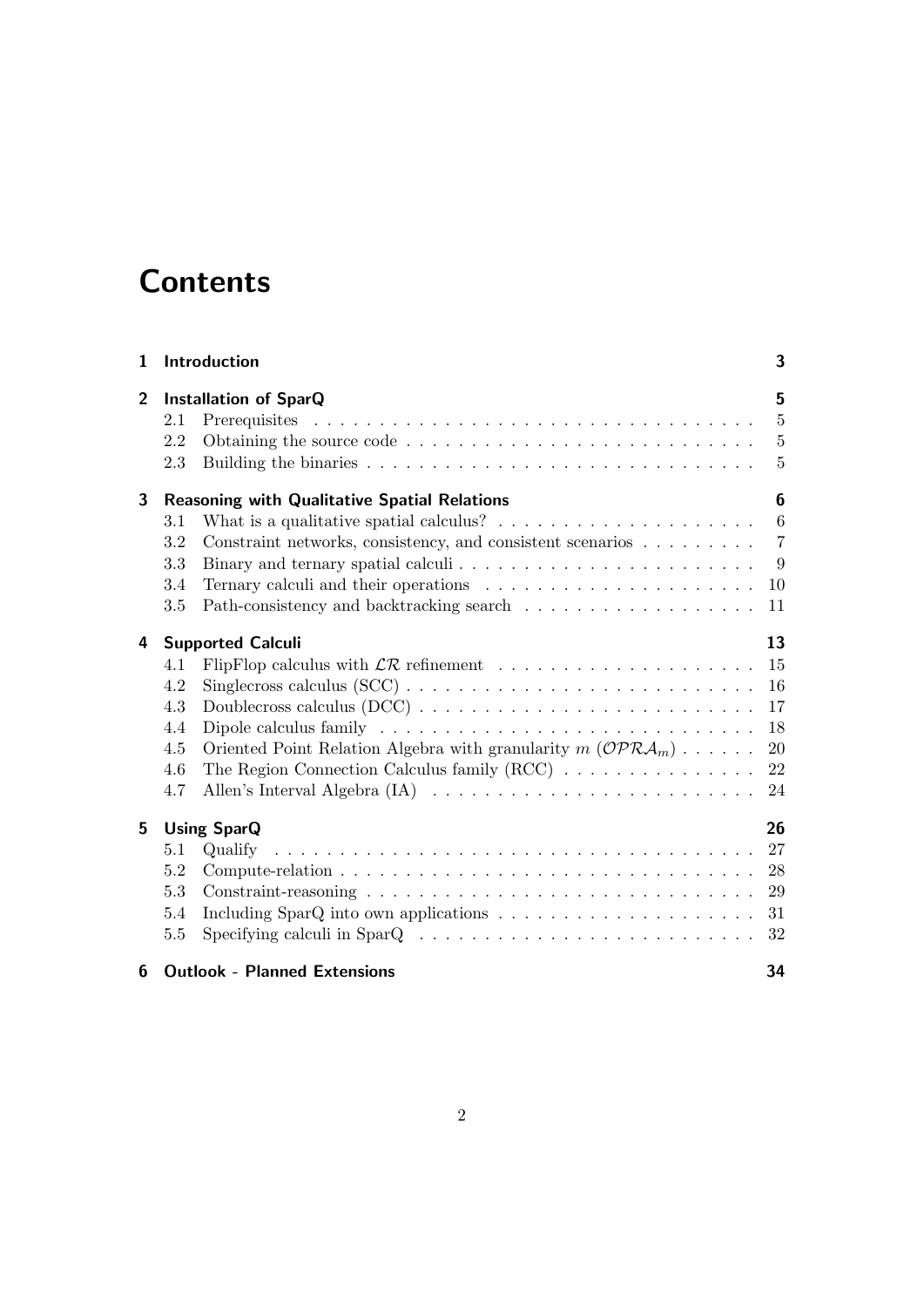## 1 Introduction

SparQ is a toolbox for representing space and reasoning about space based on qualitative spatial relations. It is developed within the R3-[Q-Shape] project of the SFB/TR 8 Spatial Cognition funded by the Deutsche Forschungsgemeinschaft (DFG). SparQ is based on results from the qualitative spatial reasoning (QSR) community which consists of researchers from a various disciplines including computer science, artificial intelligence, geography, philosophy, psychology, and linguistics. During the last two decades, a multitude of formal calculi over sets of spatial relations (like 'overlaps', 'left-of', 'north-of') have been proposed, focusing on different aspects of space (mereotopology, orientation, distance, etc.) and dealing with different kinds of objects (points, line segments, extended objects, etc.). SparQ aims at making these qualitative spatial calculi and the developed reasoning techniques available in a single homogeneous framework that can easily be included into AI applications.

The current version of SparQ provides the following services (which will be thoroughly explained later in this manual):

- **qualification** A quantitative geometric description of a spatial configuration can be transformed into a qualitative description employing one of the supported spatial calculi.
- computing with relations The operations defined in a calculus (intersection, union, complement, converse, composition, etc.) can be employed to perform algebraic computations with the spatial relations from one of the supported calculi.
- constraint reasoning Techniques for solving relational constraint satisfaction problems (CSPs) based on the supported calculi can be used to check the consistency of spatial information, determine if a particular relation can hold between certain objects, or derive a concrete possible scenario from under-specified information.

In its current state, SparQ is a set of C libraries, calculi specifications, and a main program written in Lisp. It is available for POSIX systems (installation is explained in Section 2). The main program can either be used directly from the console or included into own applications via TCP/IP streams<sup>1</sup>. The details of using SparQ are explained in Section 5.

<sup>&</sup>lt;sup>1</sup>Using the libraries directly is neither documented nor recommended as their interfaces have not been unified so far and not all parts of the toolbox come in the form of libraries.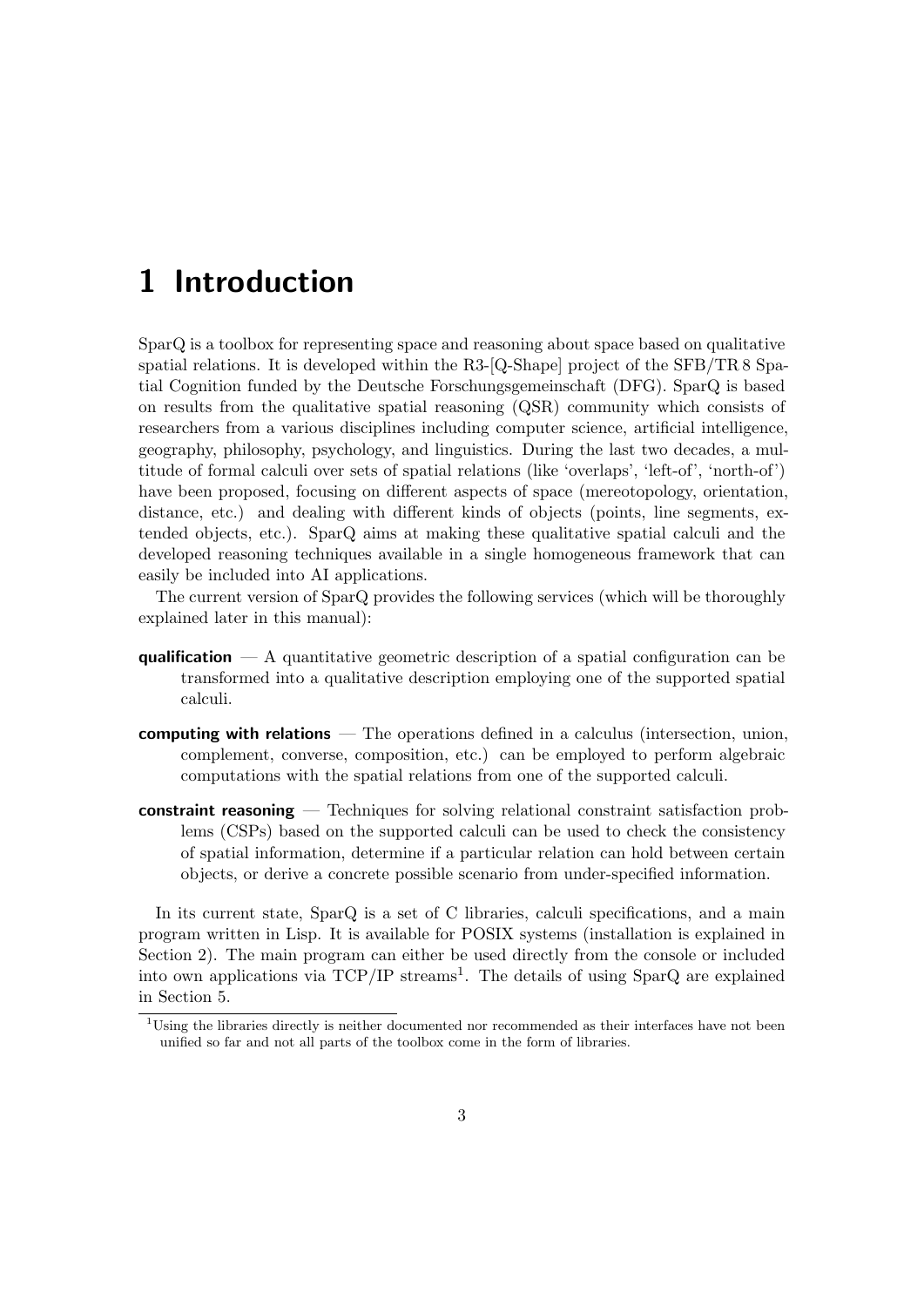Section 3 offers a small introduction to qualitative spatial calculi and qualitative spatial reasoning in general and introduces the relevant terms required for working with SparQ. The spatial calculi currently supported by SparQ are documented in Section 4 of this manual. SparQ is designed in a way that makes it easy to specify and integrate new calculi.

For an up-to-date list of supported calculi and the newest version of this manual, please visit our website (http://www.sfbtr8.uni-bremen.de/project/r3/sparq/). For questions or feedback, please send us an e-mail to the address below. We are always interested in suggestions for improvement and in hearing about your experience with SparQ.

The R3-[Q-Shape] team qshape@sfbtr8.uni-bremen.de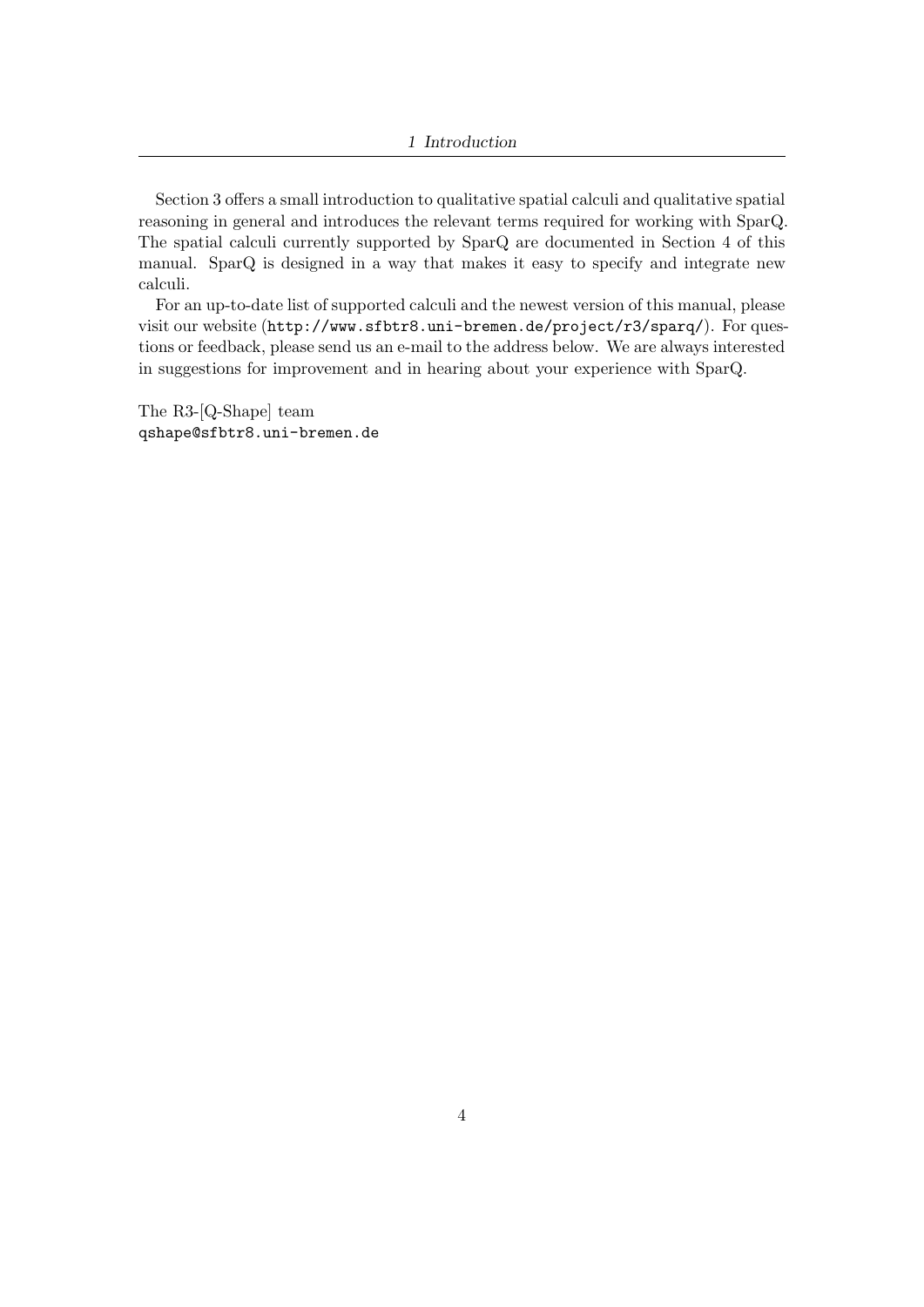# 2 Installation of SparQ

SparQ is written for POSIX systems. Its functionality is continuously tested on Linux, Solaris and Mac OS X, but it should run on any Unix system without problems. At the moment, there is no Windows version available. If you want to run SparQ on Windows, please contact us.

## 2.1 Prerequisites

SparQ is currently not available in binary versions. To install and use SparQ, you need

- gcc and  $g++$ , version 2.95 or higher
- Steel Bank Common Lisp  $(SBCL)^1$ , version 0.9.10 or higher

## 2.2 Obtaining the source code

The source code of the actual version of SparQ and appropriate documentation is available at the SparQ-homepage (http://www.sfbtr8.uni-bremen.de/project/r3/ sparq/).

## 2.3 Building the binaries

To build a running version of SparQ, unpack the source code package, enter the newly created SparQ directory (called sparq-<version>) and run

./configure

Usually, no errors should occur and you should be able to build the SparQ executables by running

make

All executables will be installed within the SparQ directory. If you encounter any problems during the build process, please contact the authors.

<sup>1</sup> http://sbcl.sourceforge.net/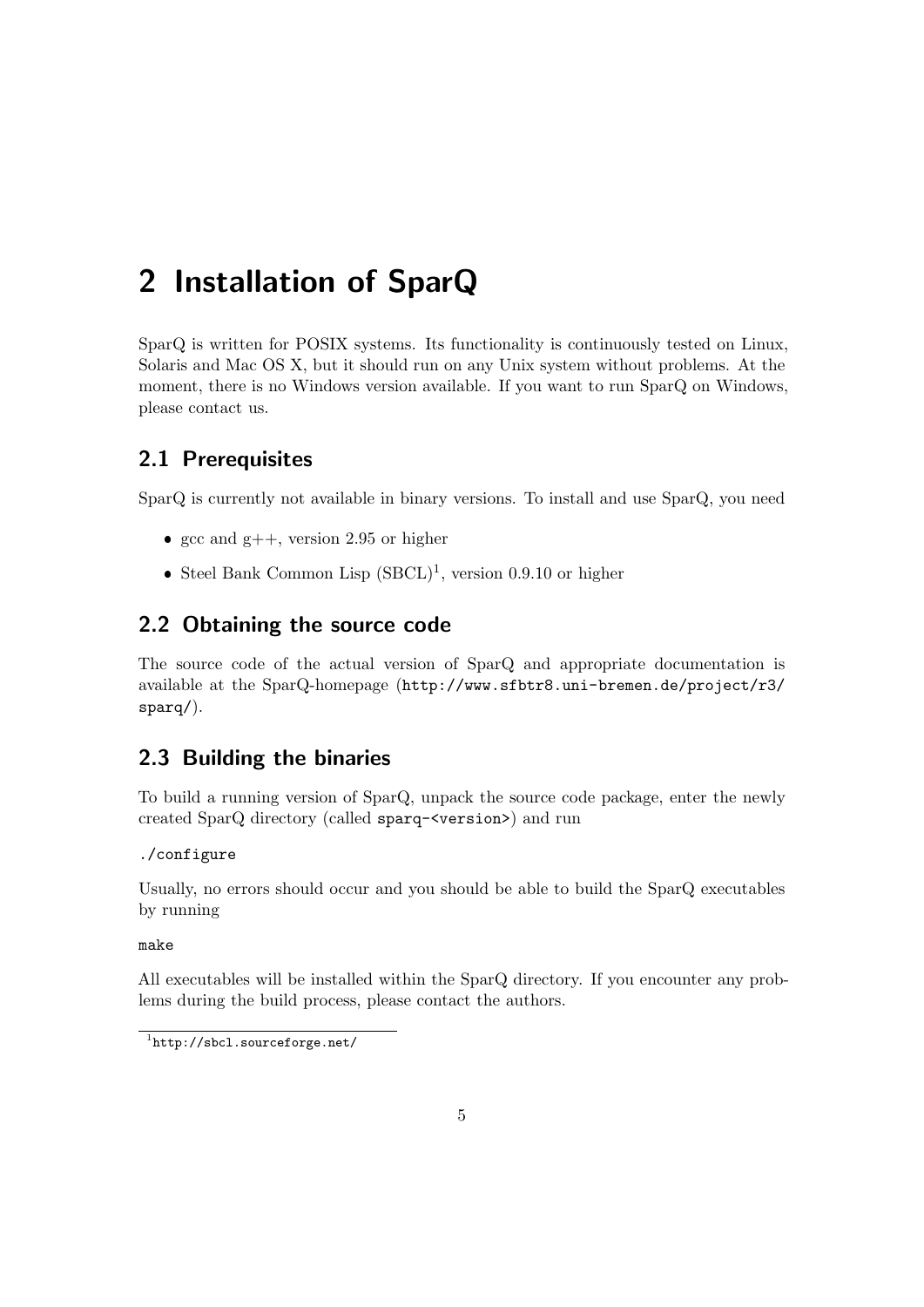# 3 Reasoning with Qualitative Spatial Relations

In this section, we provide a brief introduction on qualitative spatial reasoning and explain the most important terms required when dealing with qualitative spatial calculi in SparQ. For more in-depth introductions to the field, we refer to Cohn and Hazarika  $(2001)$ , Cohn  $(1997)$ , Ladkin and Reinefeld  $(1992)$ , Ladkin and Maddux  $(1994)$ , Düntsch (2005), and the references provided for particular calculi in Section 4.

## 3.1 What is a qualitative spatial calculus?

A qualitative calculus consists of a set of relations between objects from a certain domain and operations defined on these relations. Let us start with an easy example: the spatial version of the Point Algebra (PA) (Vilain et al., 1989). Imagine, we are being told about a boat race on a river by a friend on the phone<sup>1</sup>. We can model the river as an oriented line and the boats of the 5 participants A,B,C,D,E as points moving along the line (see Fig. 3.1). Thus, our domain (the set of spatial objects considered) is the set of all 1D points.



Figure 3.1: A possible situation in a boat race which can be modeled by 1D points on an oriented line and be described by qualitative relations from the Point Algebra.

We now distinguish three relations between objects from our domain. A boat can be

<sup>&</sup>lt;sup>1</sup>This example has been borrowed from Ligozat (2005).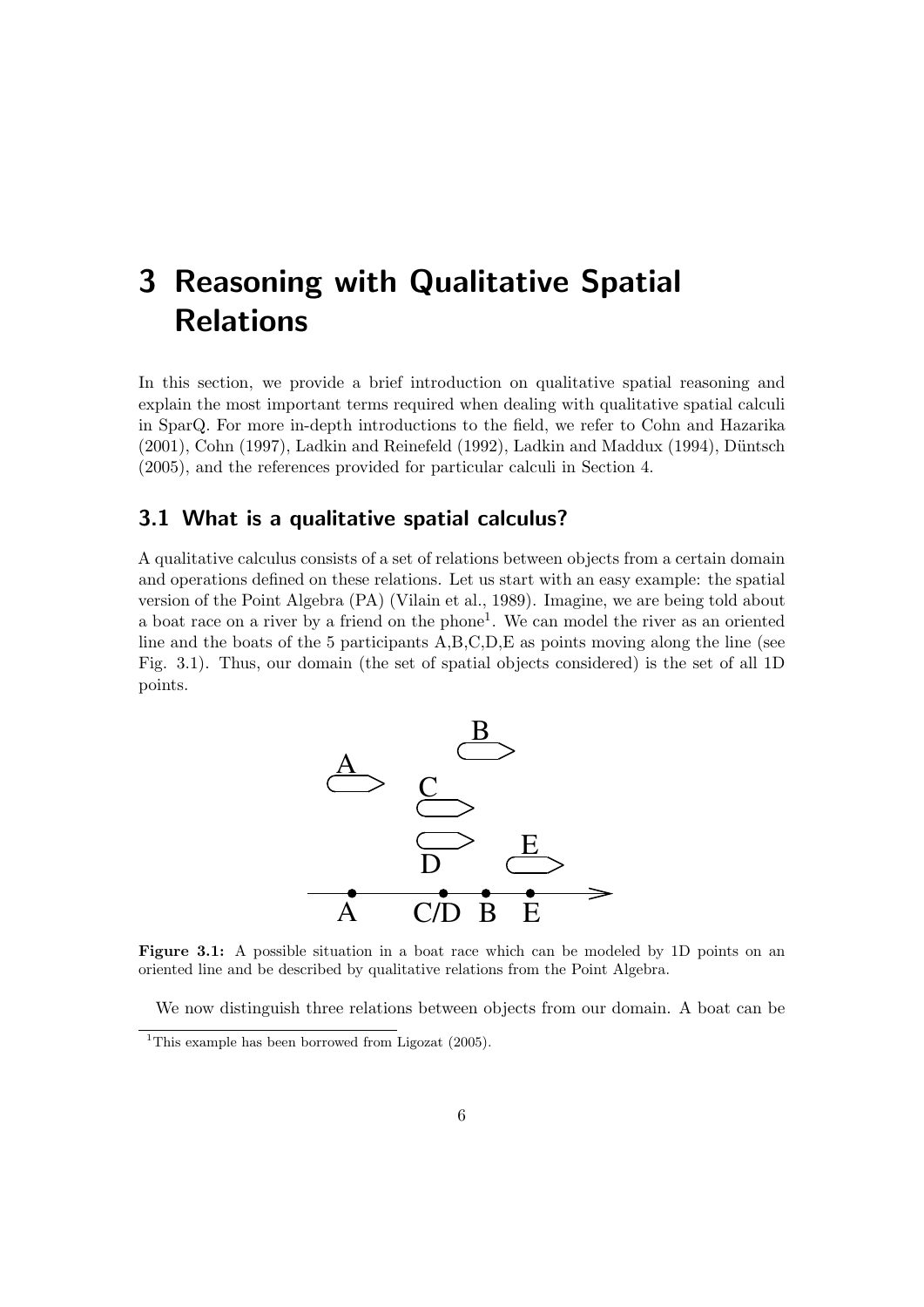ahead of another boat, behind it, or on the same level. These relations can be used to formulate knowledge about the current situation in the race. For instance, our friend tells us the following:

- 1. A is behind B
- 2. E is ahead of B
- 3. A is behind C
- 4. D is on the same level as C
- 5. A is ahead of D

From this information we are able to conclude that our friend must have made an error, probably confusing the names of the participants: We know that A is behind C (sentence 3) and D is behind A (conversion of sentence 5). From composing these two facts it follows that C and D cannot be on the same level which contradicts sentence 4.

On the other hand, only taking the first three sentences into account, we can conclude that E is also *ahead* of A by composing the facts A is *behind* B (sentence 1) and B is behind  $E$  (conversion of sentence 2). However, this information is not sufficient to derive the exact relation between C and E, as C can either be *ahead*, *behind* or on the *same* level as E.

The calculus, in this case the PA, defines a set of base relations (ahead, behind, and same) and provides the elementary reasoning steps in the form of operations defined over the base relations. In our small example, the applied operations were conversion, which given the operation between x and y returns the relation between y and x (thus the converse of ahead is behind), and composition which takes the relations holding between X & Y and Y & Z and returns the relation holding between X & Z (e.g. composition of ahead and ahead is ahead).

Often the result of operations like the composition operation is not a single base relation but the union of more than one. For instance, knowing that X is ahead of Y and Y is *behind* Z yields the union of *ahead*, *behind*, and *same*. Because of this, the set of relations considered in a spatial calculus is not just the set of base relations, but the set of all unions of base relations including the empty set and the union of all base relations (the universal relation). All operations of the calculus are then defined for all unions of base relations: For example, we can apply conversion to the information that X is either ahead or at the same level as Y to infer that Y is either behind or at the same level as X.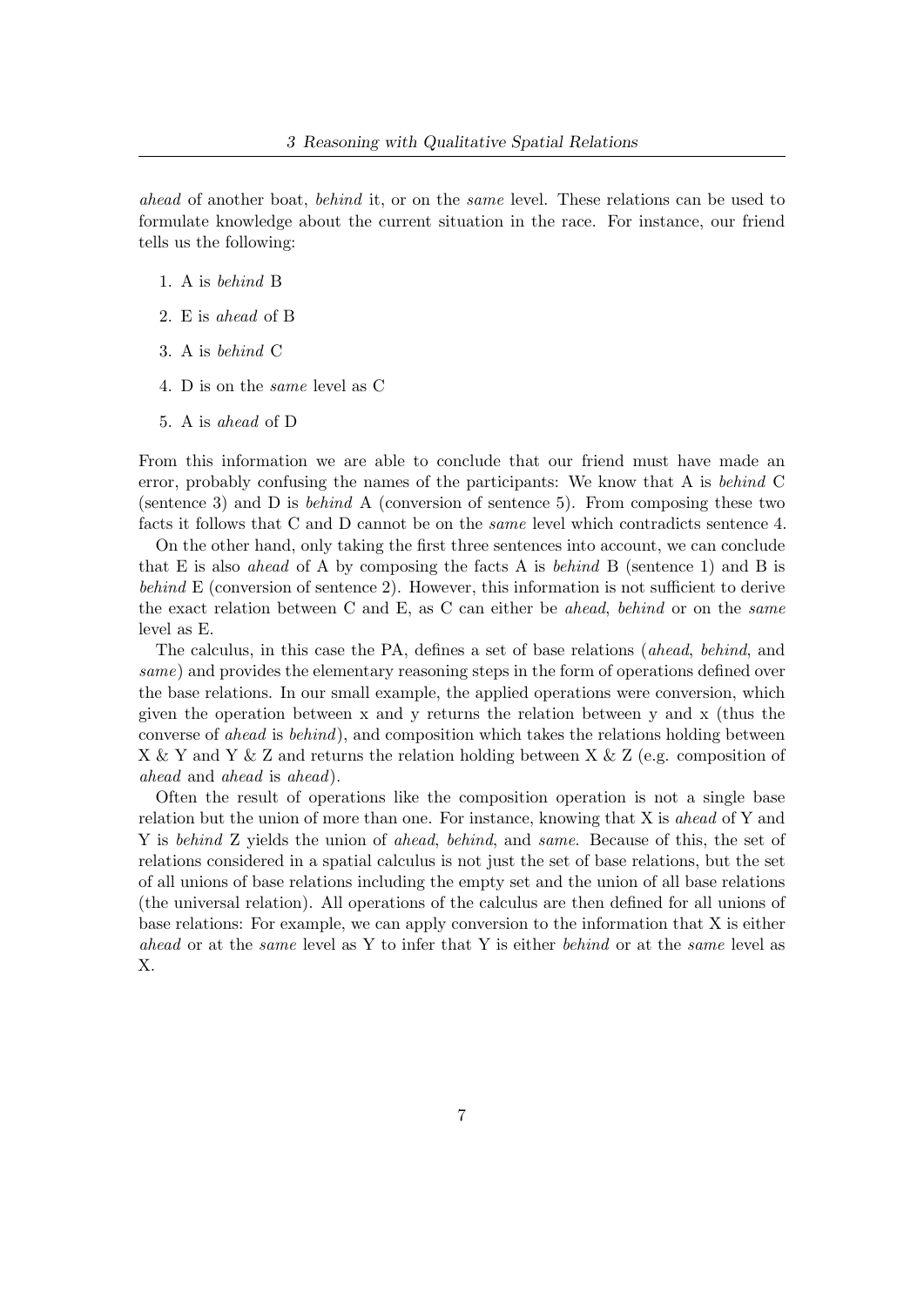## 3.2 Constraint networks, consistency, and consistent scenarios

A spatial configuration of a finite set of objects from the domain as given by sentences 1– 5 can be described as a constraint network as shown in Fig. 3.2. It consists of a variable for each object represented by the nodes of the network and edges labeled with relations from the considered calculus denoted as sets of base relations. For instance, sentence 1 is represented by the edge going from A to B labeled with  $\{behind\}$ . If no edge connects two nodes, this corresponds to an edge labeled with the universal relation U, which is usually omitted.



Figure 3.2: The situation described by sentences 1–5 as a constraint network.

As we have seen in our example, the information given in a constraint network can be inconsistent. This means, no objects from the domain can be assigned to the variables so that all the constraints given by the spatial relations annotated to the edges are satisfied. If, on the other hand, such an assignment can be found, the constraint network is said to be consistent or satisfiable or realizable. Determining whether a constraint network is consistent is a fundamental problem of qualitative spatial reasoning. Special techniques for determining consistency based on the operations of the calculus (especially the composition operation) have been developed. However, it is important to note that the soundness of these methods depends on the properties of the calculus at hand and are often still subject of ongoing investigations. For more details on this issue, we refer to Renz and Ligozat (2005) and the literature on individual calculi listed in Section 4.

A constraint network in which every constraint between two variables is a base relation is called atomic or a scenario. This means all spatial relations between two objects are completely determined with respect to the employed calculus and the remaining questions is if the network is consistent or not. However, if a constraint network contains relations that are not base relations like in Fig.  $3.3(a)$ , we might also be interested in finding a scenario that is a *refinement* of the original network (meaning it has been derived by removing individual base relations from the sets annotated to the edges) and that is consistent. Fig.  $3.3(b)$  shows such a *consistent scenario* for the network in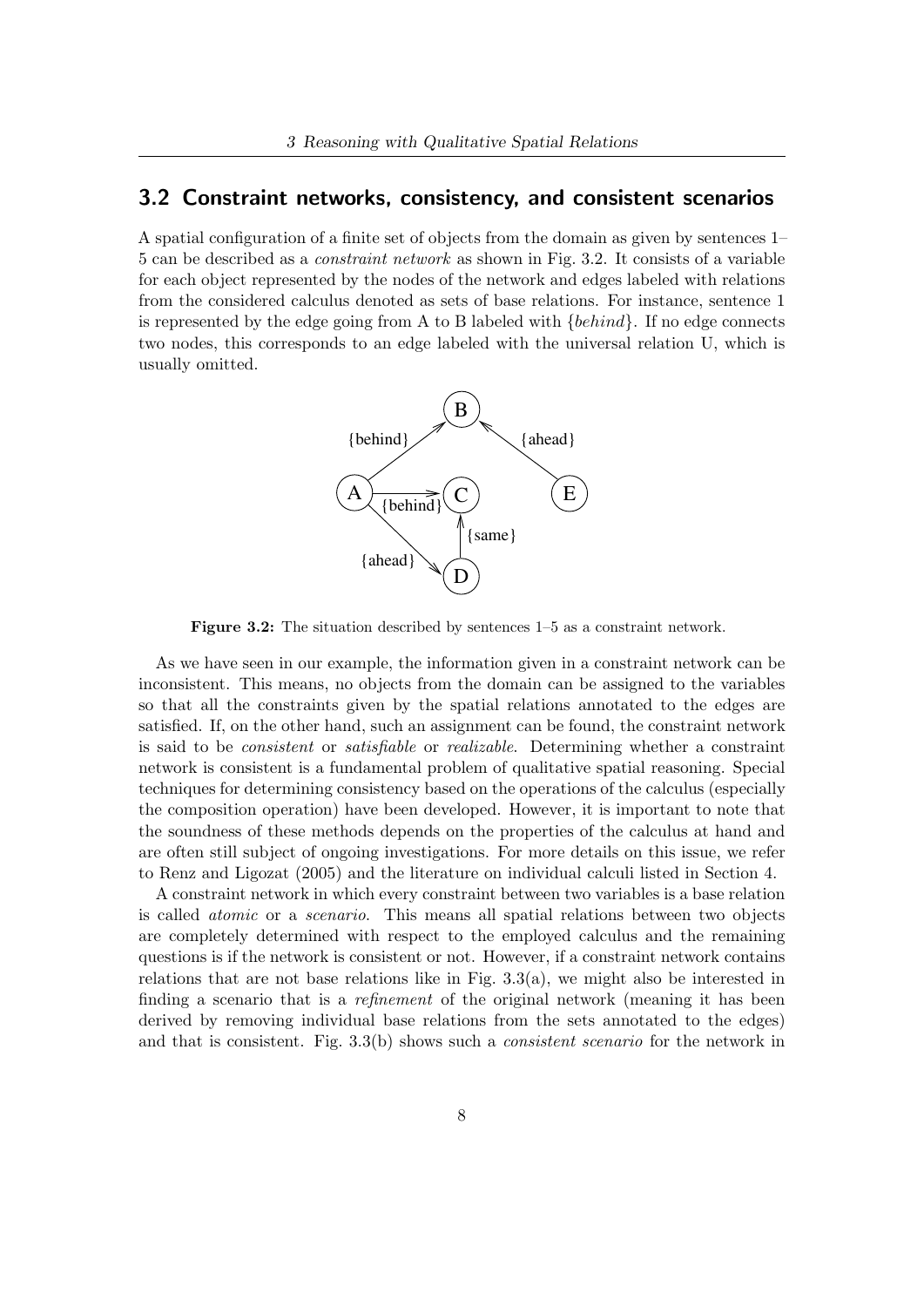Fig. 3.3(a). If such a consistent scenario can be found, we also know that the original network is consistent. Otherwise, we know it is inconsistent. Of course, it is possible that more than one consistent scenario exists for a given constraint network and we might be interested in finding only one or all of these. An alternative consistent scenario is depicted in Fig.  $3.3(c)$ .



Figure 3.3: A non-atomic constraint network (a) with possible consistent scenarios (b) and (c).

The problems of determining consistency and finding consistent scenarios are subsumed under the term *constraint-based reasoning* throughout this text.

## 3.3 Binary and ternary spatial calculi

After giving a rather intuitive introduction to qualitative spatial calculi, we want to give a more formal definition of a spatial calculus and especially the operations that need to be defined for a calculus. This set of operations differs depending on whether we are dealing with a binary calculus (like the PA) in which all relations relate two objects or with a *ternary calculus* in which all relations relate three objects.

As we have seen an n-ary qualitative spatial calculus consists of:

- 1. a domain  $D$  which contains the considered spatial objects  $(D \text{ could for instance})$ be the  $\mathbb{R}^2$  when we are considering point objects in the plane)
- 2. a finite set  $\mathcal{BR}$  of n-ary relations on D which are called base relations (typically the set of base relations is jointly exhaustive and pairwise disjoint which means that exactly one of the base relations holds for each n-tuple from  $D$ )
- 3. a finite overall set of relations R that is derived from  $\beta \mathcal{R}$  by taking all possible unions of base relations (as we have seen, it is common to write these relations as sets of base relations, in which case  $\mathcal{R} = 2^{\mathcal{BR}}$ )
- 4. a set of operations closed over R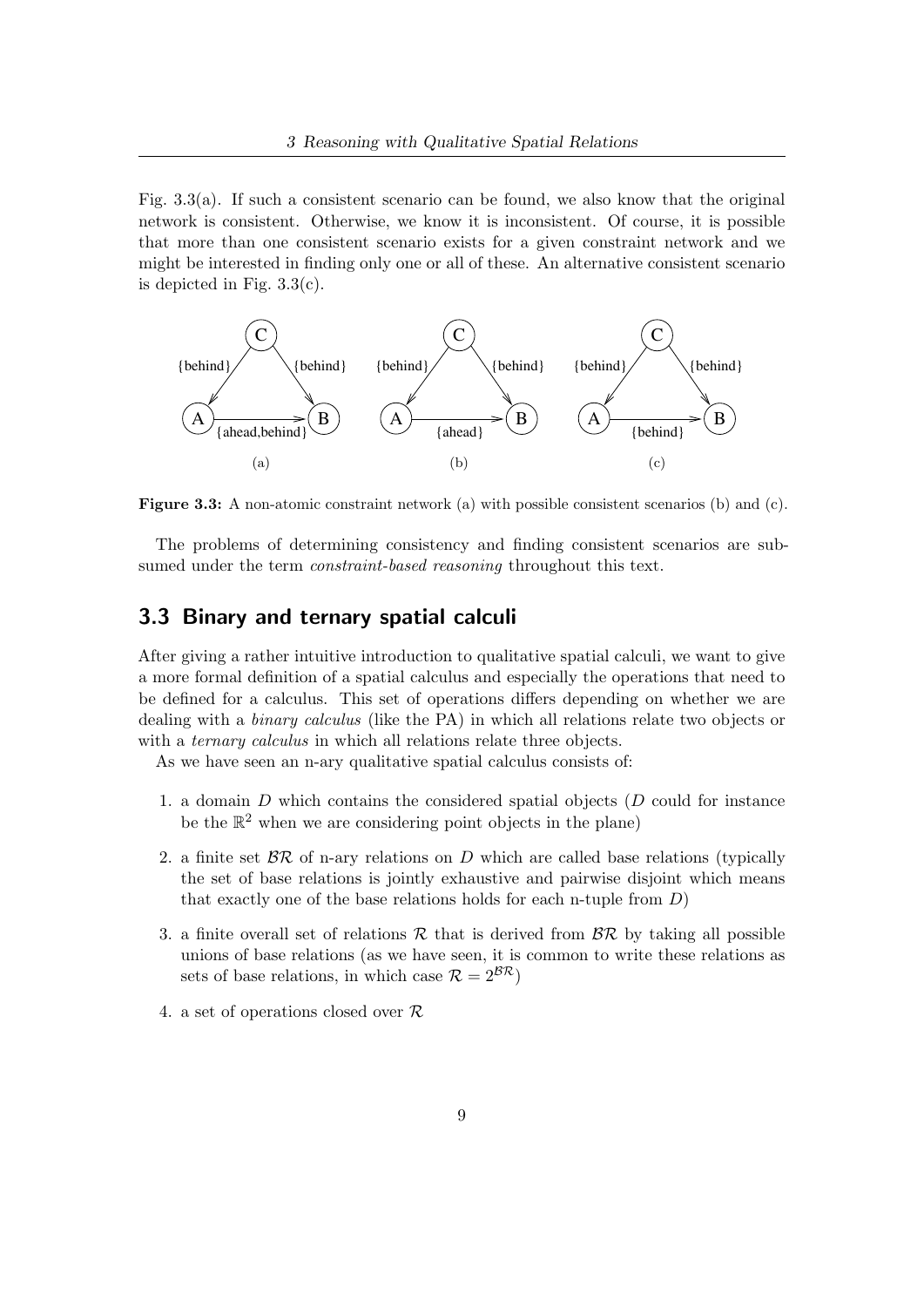Let us now turn to the operations that need to be defined. As all relations for a given calculus are subsets of tuples from the same Cartesian product, the three set operations union, intersection, and complement are already defined for every calculus independent of its arity:

Union:  $R \cup S = \{ x \mid x \in R \lor x \in S \}$ 

Intersection:  $R \cap S = \{ x \mid x \in R \land x \in S \}$ 

**Complement:**  $\overline{R} = U \setminus R = \{ x \mid x \in U \land x \notin R \}$ 

where  $R$  and  $S$  are relations from  $R$ .

Using our set notation for relations from  $R$ , these set operations directly transfer to these sets. For example, the intersection of the PA relations {behind, same} and  ${same, ahead}$  is the relation  ${same}$  and the complement of  ${same}$  is  ${behind, ahead}$ . The other operations depend on the arity of the calculus.

#### Operations of binary calculi

For binary calculi, two more operations are utilized. These are the *converse* and *compo*sition operations, we have already encountered above:

**Converse:**  $R^{\sim} = \{ (y, x) | (x, y) \in R \}$ 

**Composition:**  $R \circ S = \{ (x, z) | \exists y \in D : ((x, y) \in R \land (y, z) \in S) \}$ 

Again, here are two examples from the PA: The converse of  $\{behind\}$  is  $\{shead\}$  and the composition of  $\{ ahead\}$  and  $\{ ahead, same\}$  is  $\{ ahead\}$  (if A is ahead of B and B is ahead or at the same level as C than A has to be ahead of C).

For some calculi, the composition operation defined does not comply to the "strong" definition above, as this would result in a composition that is not closed for the set of relations  $\mathcal R$  (and no finite set of relations including the base relations exists for which this is the case). In this case, the used composition operation is the "weak" composition that takes the union of all base relations that have a non-empty intersection with the result of the strong composition:

Weak composition:  $R \circ_{weak} S = \{ d | T \in BR \wedge d \in T \wedge T \cap (R \circ S) \neq \emptyset \}$ 

For some calculi, it is not yet known whether the defined composition operation is "strong" or not.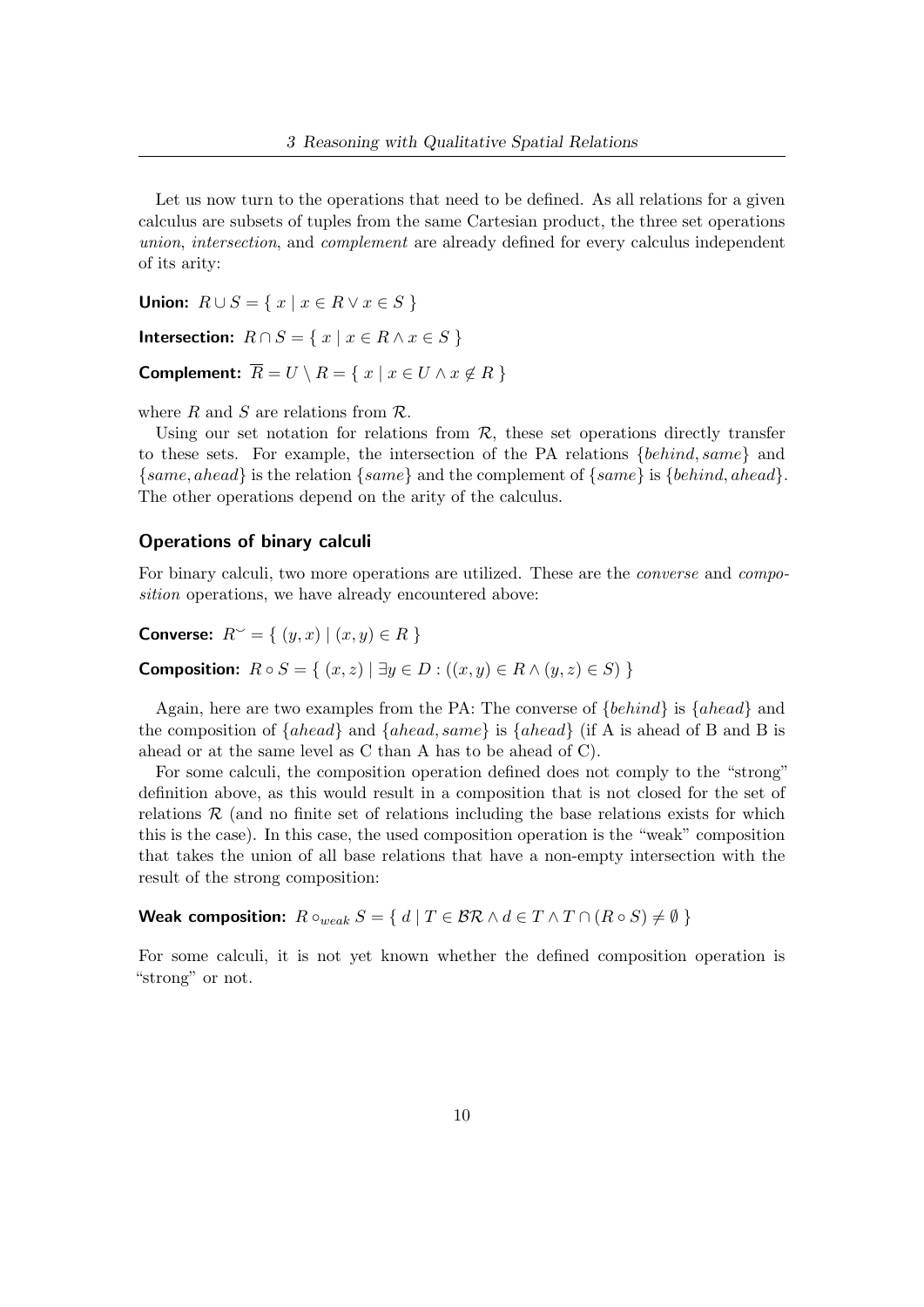## 3.4 Ternary calculi and their operations

While there is only one possibility to permute the two objects of a binary relation which leads to the converse operation, there exist 5 such permutations for the three objects of a ternary relation. This results in the following 5 operations introduced in Zimmermann and Freksa (1996):

**Inverse:** INV $(R) = \{ (y, x, z) | (x, y, z) \in R \}$ 

**Short cut:**  $SC(R) = \{ (x, z, y) | (x, y, z) \in R \}$ 

**Inverse short cut:**  $\text{SCI}(R) = \{ (z, x, y) | (x, y, z) \in R \}$ 

**Homing:** HM(R) = {  $(y, z, x) | (x, y, z) \in R$  }

**Inverse homing:**  $HMI(R) = \{ (z, y, x) | (x, y, z) \in R \}$ 

It is in general not needed to specify all these operations as some can be expressed by others, but they are all available in SparQ nonetheless. Composition for ternary calculi is defined accordingly to the binary case:

#### **Composition:**  $R \circ S = \{ (w, x, z) | \exists y \in D : ((w, x, y) \in R \land (x, y, z) \in S) \}$

Other ways of composing two ternary relations can be expressed as a combination of the unary permutation operations and the composition (Scivos and Nebel, 2001) and thus do not have to be defined separately and are also not accessible individually in SparQ. The definition of weak composition is identical to the binary case.

As we have not introduced a ternary calculus so far, we resign from giving any examples here, but some can be found later in Section 5.

### 3.5 Path-consistency and backtracking search

Determining consistency of a constraint network in which the constraints are given as qualitative spatial relations from a particular calculus, is a particular instance of a constraint satisfaction problem (CSP). Unfortunately, the domains of our variables are typically infinite (e.g. the set of all points in the plane) and thus backtracking over all the values of the domain cannot be used to determine consistency.

The techniques developed for relational constraint problems are instead based on weaker forms of consistency called local consistencies which can be tested or enforced based on the operations of the calculus and which are under particular conditions sufficient to decide consistency.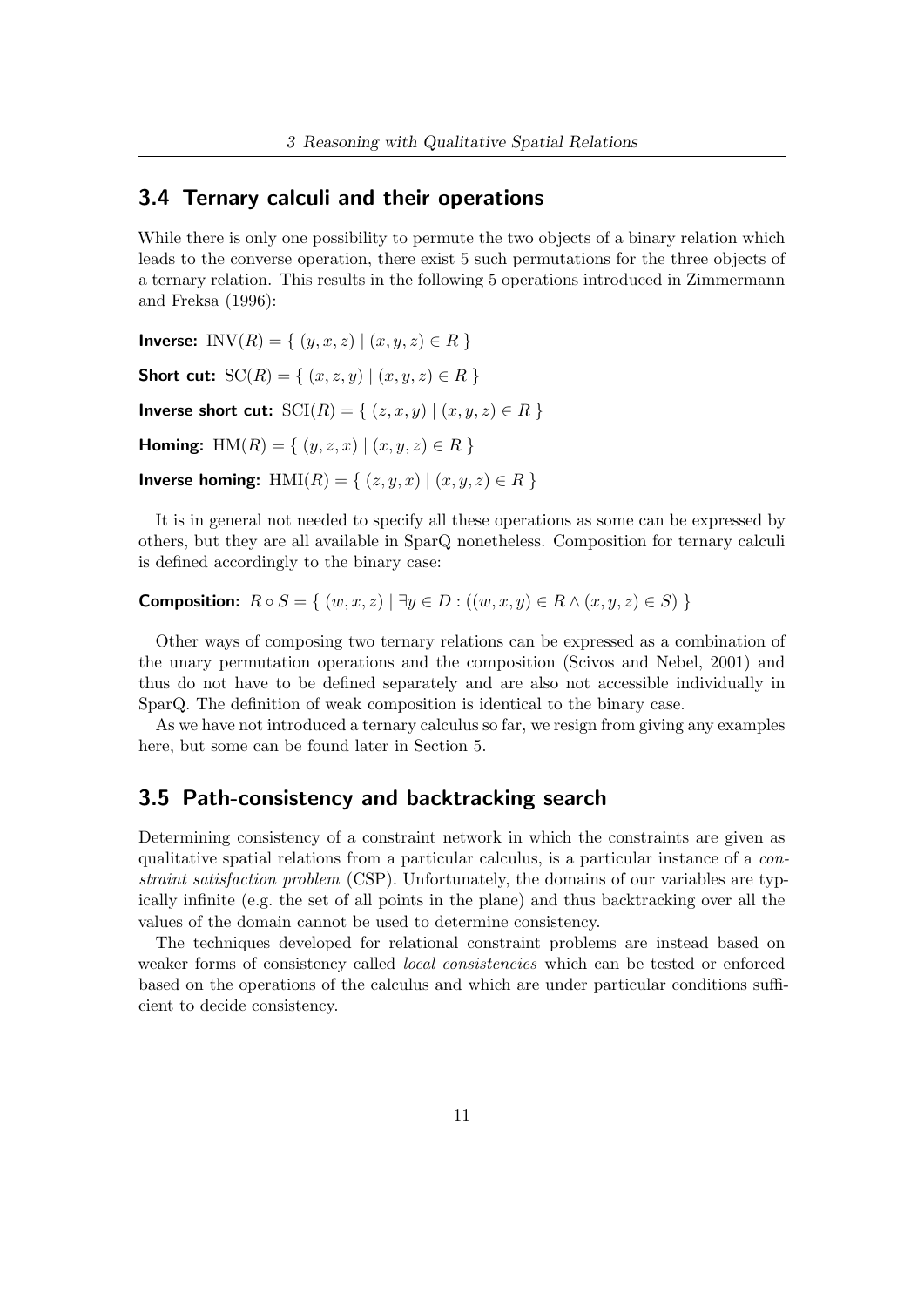One important form of local consistency is path-consistency which (in binary CSPs) means that for every triple of variables each consistent evaluation of the first two variables can be extended to the third variable in such a way that all constraints are satisfied. In the best case, path-consistency decides consistency for a given calculus. This means, that if we can make the network path-consistent by possibly removing some base relations from the constraints without ending up with the empty relation, we know that the original network is consistent. If this cannot be achieved, the network has to be inconsistent. Unfortunately, it is usually not the case that path-consistency decides consistency.

However, sometimes path-consistency is sufficient to decide consistency at least for a subset S of the relations from R, for instance the set of base relations. On the one hand, this means that whenever our constraint networks only contains labels which are base relations, we again can use path-consistency as a criterion to decide consistency. On the other hand, if the subset S exhaustively splits  $\mathcal R$  (which means that every relation from  $\mathcal R$  can be expressed as a union of relations from  $\mathcal S$ ), this at least allows to formulate a backtracking algorithm to determine consistency by recursively splitting the constraints and using path-consistency as a decision procedure for the resulting CSPs with constraints from  $S$  (Ladkin and Reinefeld, 1992).

To enforce path-consistency, syntactic procedures called algebraic closure algorithms have been developed that are based on the operations of the calculus (the composition operation in particular) and work in  $O(n^3)$  time for binary calculi and  $O(n^4)$  for ternary calculi where  $n$  is the number of variables. But again, we have to note that these syntactic procedures do not necessarily yield the correct results with respect to path-consistency as defined above. Whether algebraic closure coincides with path-consistency needs be investigated for each calculus individually and we again refer to the literature listed in the individual calculus descriptions in Section 4.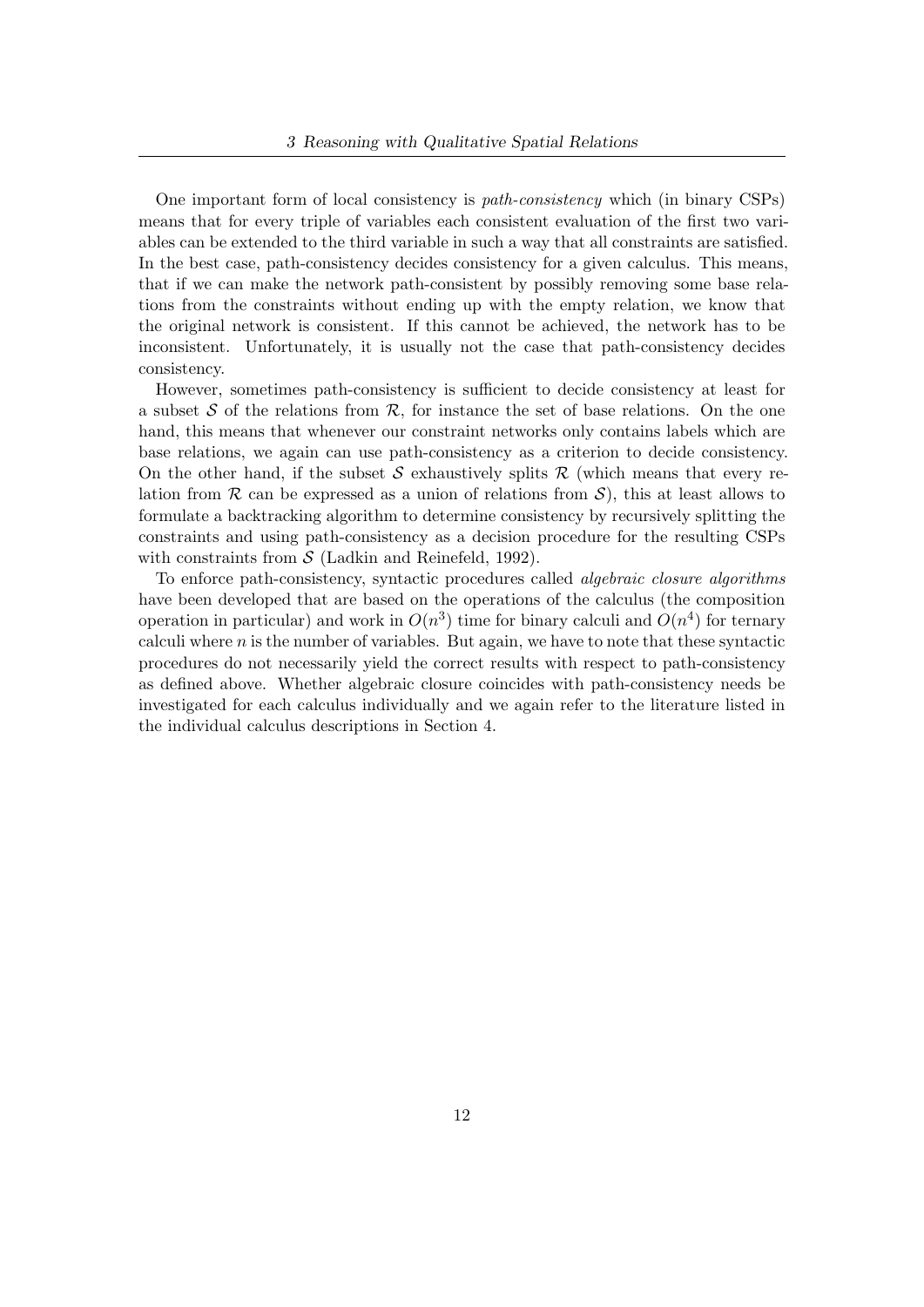## 4 Supported Calculi

In this section, we briefly describe the spatial calculi currently supported by SparQ. Some calculi are actually calculi families for which a set of calculus parameters needs to be specified in order to obtain a particular calculus instance. For instance, for the  $OPRA<sub>m</sub>$  calculus the granularity (number of partitioning lines) has to be specified as a calculus parameter.

Each calculi description in this section starts with a box summarizing the main characteristics of the considered calculus. The meaning of the entries in the box are explained below:

short name — the name used in  $SparQ$  to refer to this calculus

- calculus parameters  $-$  the parameters that need to be specified whenever using this calculus
- $\text{arity}$  the arity of the relations of this calculus (binary or ternary)
- entity type  $-$  the spatial entities related in this calculus (2D points, oriented 2D points, line segments dipoles), etc.)
- **description** a short description of the calculus
- **base relations** a naming scheme or list of the base relations of the calculus
- references references to literature about this calculus
- **remarks** special remarks concerning the calculus

A quick overview on the implemented calculi is given in Tab. 4.1 which also classifies the calculi according to their arity (binary, ternary), their domain (points, oriented points, line segments, regions), and the aspect of space modeled (orientation, distance, mereotopology).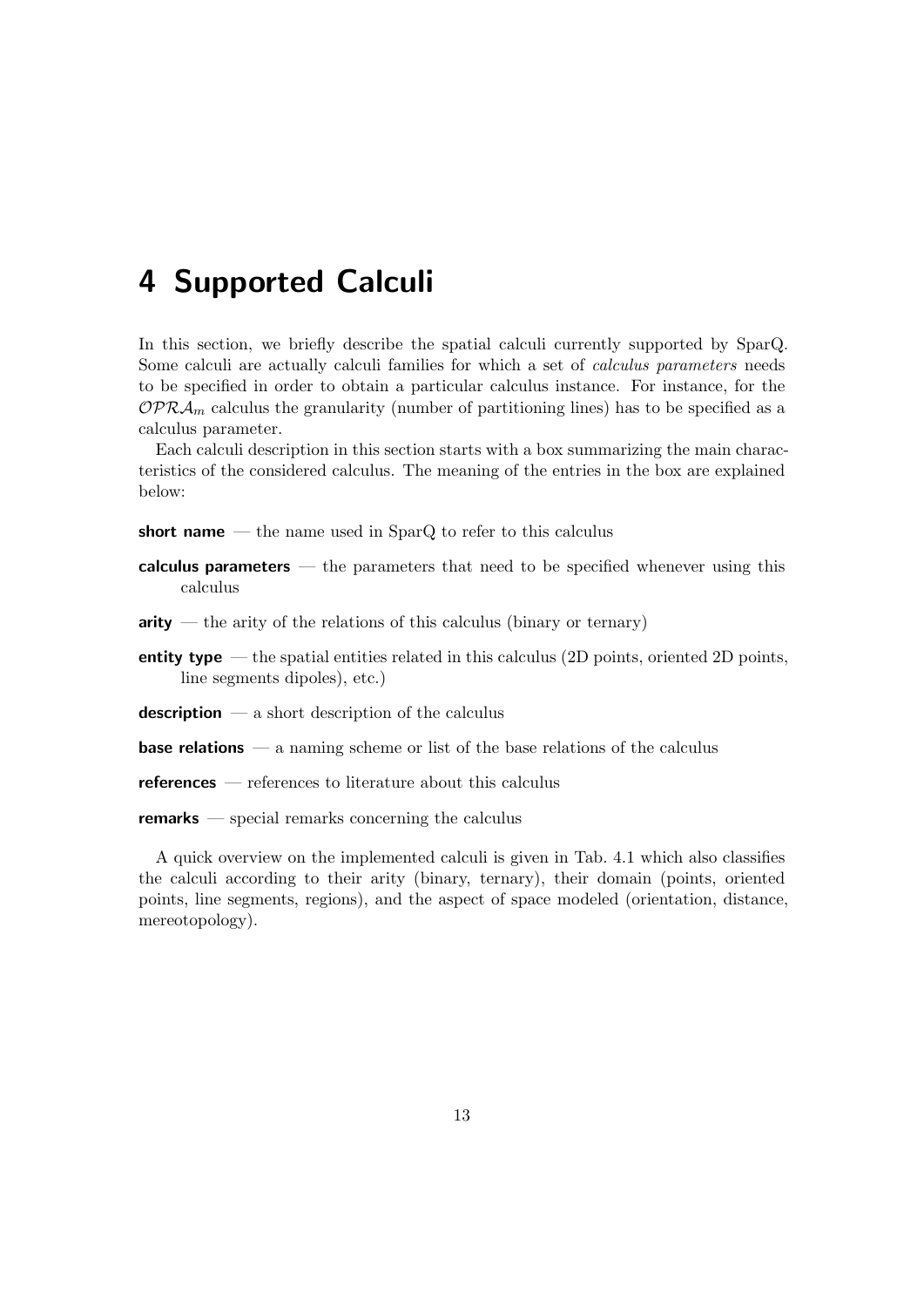|                             | arity          |  | domain                          |  | aspect of space       |
|-----------------------------|----------------|--|---------------------------------|--|-----------------------|
| Calculus                    | binary ternary |  | point or point line seg. region |  | orient. dist. mereot. |
| $\text{FFC}/\mathcal{LR}$   |                |  |                                 |  |                       |
| <b>SCC</b>                  |                |  |                                 |  |                       |
| DCC                         |                |  |                                 |  |                       |
| $\mathcal{DRA}_c$           |                |  |                                 |  |                       |
| $\mathcal{OPRA}_m$          |                |  |                                 |  |                       |
| $\mathrm{RCC}\text{-}5/8^*$ |                |  |                                 |  |                       |
| Interval algebra*           |                |  |                                 |  |                       |

Table 4.1: The calculi currently included in SparQ. For entries marked by a '∗' no qualifier is available yet. Allen's Interval Algebra is originally intended for temporal reasoning, but can also be interpreted spatially.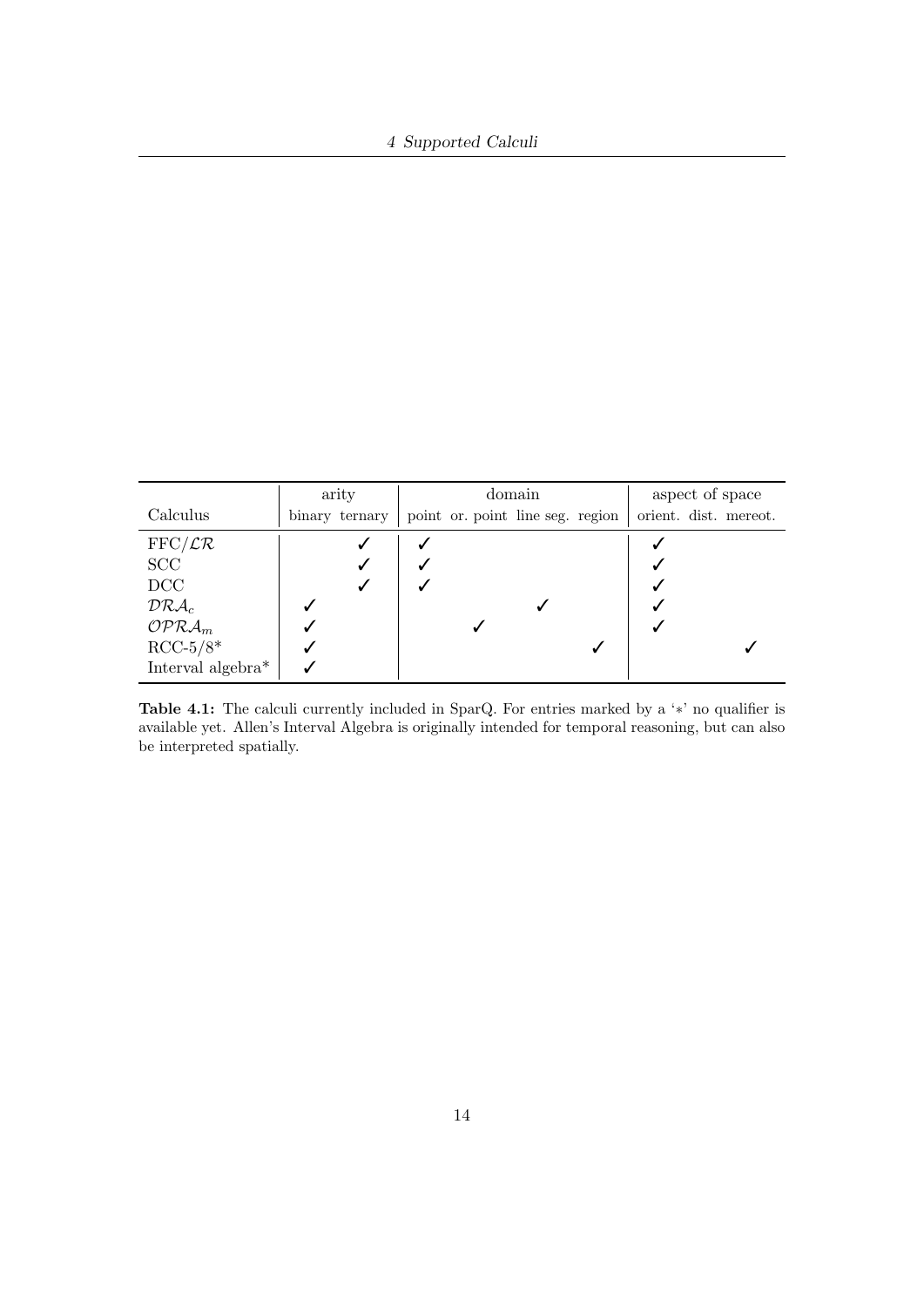| FlipFlop calculus (FFC) overview |                                                                                                                                                |  |  |  |
|----------------------------------|------------------------------------------------------------------------------------------------------------------------------------------------|--|--|--|
| short name                       | ffc, ff, flipflop                                                                                                                              |  |  |  |
| calculus parameters              | none                                                                                                                                           |  |  |  |
| arity<br>ternary                 |                                                                                                                                                |  |  |  |
| entity type                      | 2D points                                                                                                                                      |  |  |  |
| description                      | relates the referent $C$ relative to the line segment starting at<br>origin A and ending at relatum $B$ resulting in seven base rela-<br>tions |  |  |  |
| base relations                   | I (left), r (right), f (front), b (back), s (start), e (end), dou, tri                                                                         |  |  |  |
| references                       | Ligozat (1993), Scivos and Nebel (2005)                                                                                                        |  |  |  |
| remark                           | SparQ uses the $\mathcal{LR}$ refinement in its implementation of the<br>FFC.                                                                  |  |  |  |

## 4.1 FlipFlop calculus with  $\mathcal{LR}$  refinement

The FlipFlop calculus proposed in Ligozat (1993) describes the position of a point C (the referent) in the plane with respect to two other points A (the origin) and B (the relatum) as illustrated in Fig. 4.1. It can for instance be used to describe the spatial relation of C to B as seen from A. For configurations with  $A \neq B$  the following base relations are distinguished:  $C$  can be to the left or to the right of the oriented line going through  $A$  and  $B$ , or  $C$  can be placed on the line resulting in one of the five relations inside, front, back, start  $(C = A)$  or end  $(C = B)$  (cp. Fig. 4.1). Relations for the case where A and B coincide were not included in Ligozat's original definition (Ligozat, 1993). This was done with the  $\mathcal{LR}$  refinement (Scivos and Nebel, 2005) that introduces the relations  $\mathbf{d} \mathbf{o} \mathbf{u}$   $(A = B \neq C)$  and  $\mathbf{tri}$   $(A = B = C)$  as additional relations, resulting in 9 base relations overall. A  $\mathcal{LR}$  relation  $rel_{\mathcal{LR}}$  is written as  $A, B$  rel<sub> $\mathcal{LR}$ </sub> C, e.g.  $A, B$  r C as depicted in Fig. 4.1.



**Figure 4.1:** The reference frame for the  $\mathcal{LR}$  calculus, an enhanced version of the FlipFlop Calculus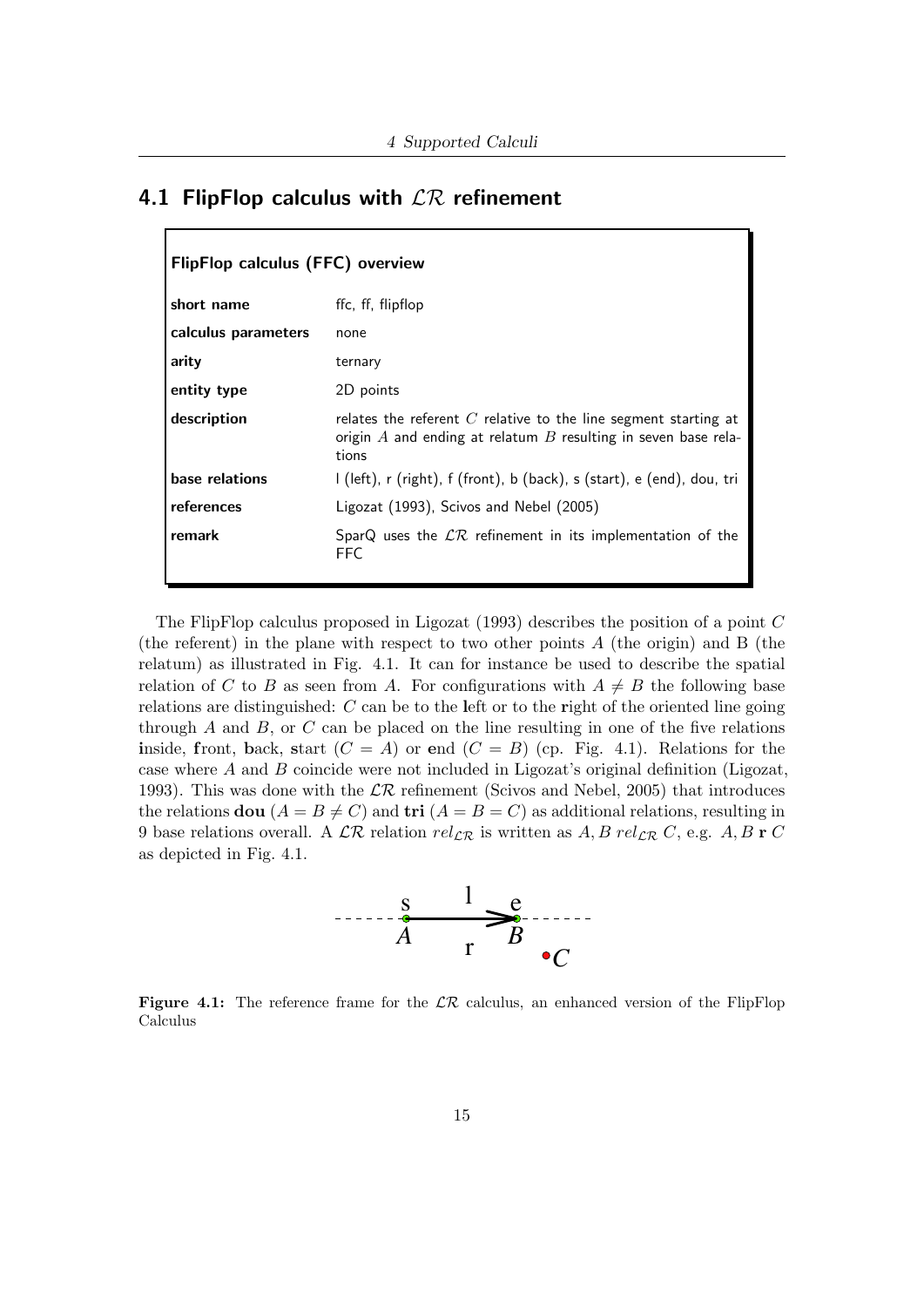## 4.2 Singlecross calculus (SCC)

| Singlecross calculus (SCC) overview |                                                                                                                                                |  |  |  |
|-------------------------------------|------------------------------------------------------------------------------------------------------------------------------------------------|--|--|--|
| short name                          | <b>SCC</b>                                                                                                                                     |  |  |  |
| calculus parameters                 | none                                                                                                                                           |  |  |  |
| arity                               | ternary                                                                                                                                        |  |  |  |
| entity type                         | 2D points                                                                                                                                      |  |  |  |
| description                         | relates the referent c relative to the line between origin a and<br>relatum b and the orthogonal line thru b, resulting in nine rela-<br>tions |  |  |  |
| base relations                      | $0.7$ and b (for $b=c$ )                                                                                                                       |  |  |  |
| references                          | Freksa (1992a)                                                                                                                                 |  |  |  |

The single cross calculus is a ternary calculus that describes the direction of a point C (the referent) with respect to a point  $B$  (the relatum) as seen from a third point  $A$  (the origin). It has originally been proposed in Freksa (1992a). The plane is partitioned into regions by the line going through  $A$  and  $B$  and the perpendicular at  $B$ . This results in eight possible directions for  $C$  as illustrated in Fig. 4.2. We denote these base relations by numbers from 0 to 7 instead of using linguistic prepositions, e.g. 2 instead of left, as originally done in Freksa (1992a). Relations 0, 2, 4, 6 are linear ones, while relations 1, 3, 5, 7 are planar. In addition, three special relations exist for the cases  $A \neq B = C$ (bc),  $A = B \neq C$  (dou), and  $A = B = C$  (tri). A single cross relation rel<sub>SCC</sub> is written as  $A, B$  rel<sub>SCC</sub> C, e.g.  $A, B$  **4** C or  $A, B$  **dou** C. The relation depicted in Fig. 4.2 is the relation  $A, B$  5  $C$ .



Figure 4.2: The Single Cross Reference System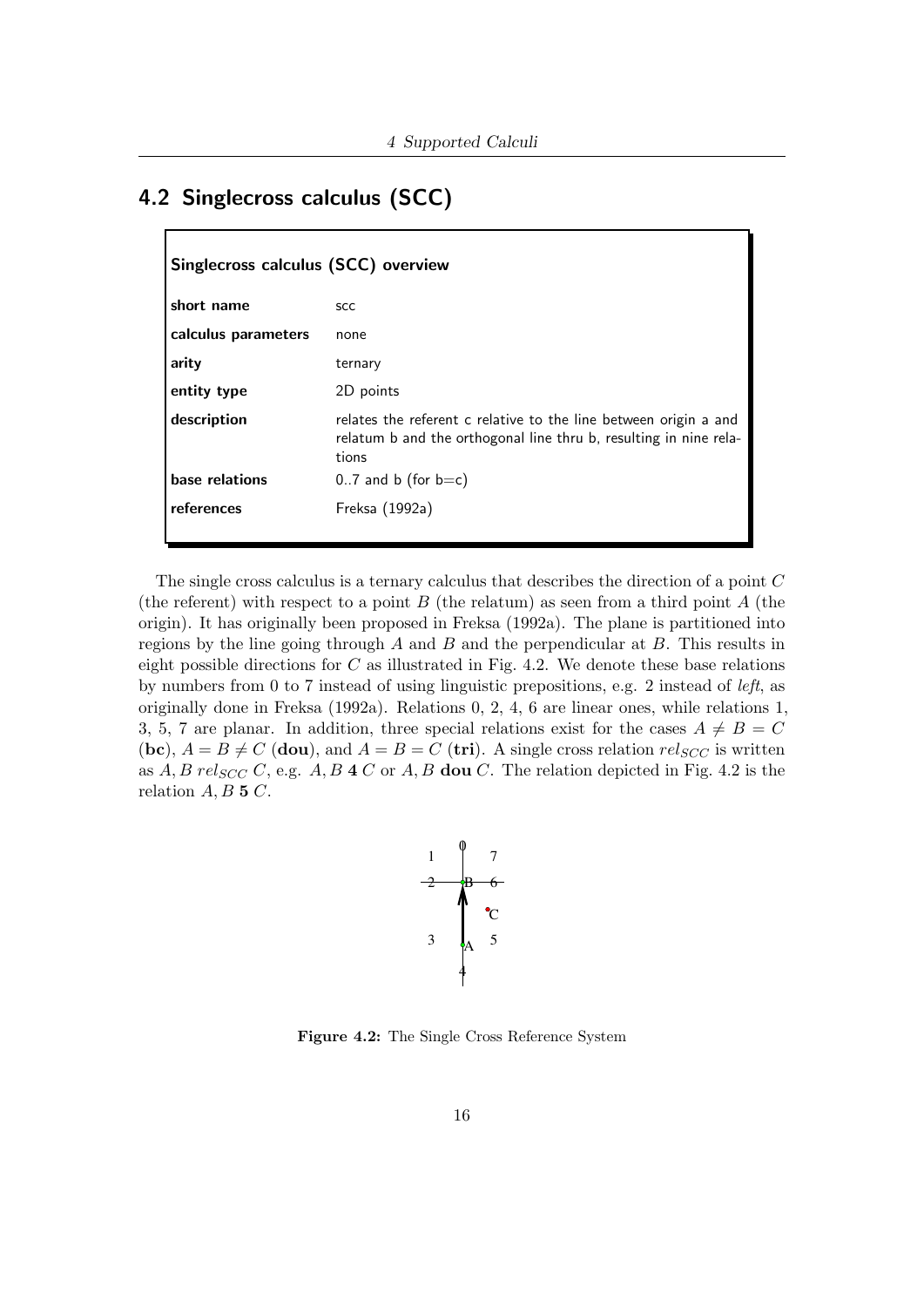## 4.3 Doublecross calculus (DCC)

| Doublecross calculus (DCC) overview |                                                                                                                                                                      |  |  |  |
|-------------------------------------|----------------------------------------------------------------------------------------------------------------------------------------------------------------------|--|--|--|
| short name                          | dcc. double-cross                                                                                                                                                    |  |  |  |
| calculus parameters                 | none                                                                                                                                                                 |  |  |  |
| arity                               | ternary                                                                                                                                                              |  |  |  |
| entity type                         | 2D points                                                                                                                                                            |  |  |  |
| description                         | relates the referent $C$ relative to the line between origin $A$ and<br>relatum $B$ and the orthogonal lines through $A$ and $B$ , resulting<br>in 17 base relations |  |  |  |
| base relations                      | $0_4$ , 1, 5, 2, 5, 3, 5, 3, 6, 3, 7, 4, 0, 5, 1, 5, 2, 5, 3, 6, 3, 7, 3,<br>4_4, 4_b, $4\_a$                                                                        |  |  |  |
| references                          | Freksa (1992a)                                                                                                                                                       |  |  |  |

The double cross calculus (Freksa, 1992a) can be seen as an extension of the single cross calculus adding another perpendicular, this time at  $A$  (see Fig. 4.3 (right)). It can also be interpreted as the combination of two single cross relations, the first describing the position of  $C$  with respect to  $B$  as seen from  $A$  and the second with respect to  $A$ as seen from  $B$  (cf. Fig. 4.3 (left)). The resulting partition distinguishes 13 relations (7) linear and 6 planar) denoted by tuples derived from the two underlying SCC reference frames and four special cases,  $A = C \neq B$  (4.a),  $A \neq B = C$  (b.4),  $A = B \neq C$  (dou), and  $A = B = C$  (tri), resulting in 17 base relations overall. In Fig. 4.3 the relation  $A, B$  5.3  $C$  is depicted.



Figure 4.3: The two Single Cross reference frames resulting in the overall Double Cross Calculus reference frame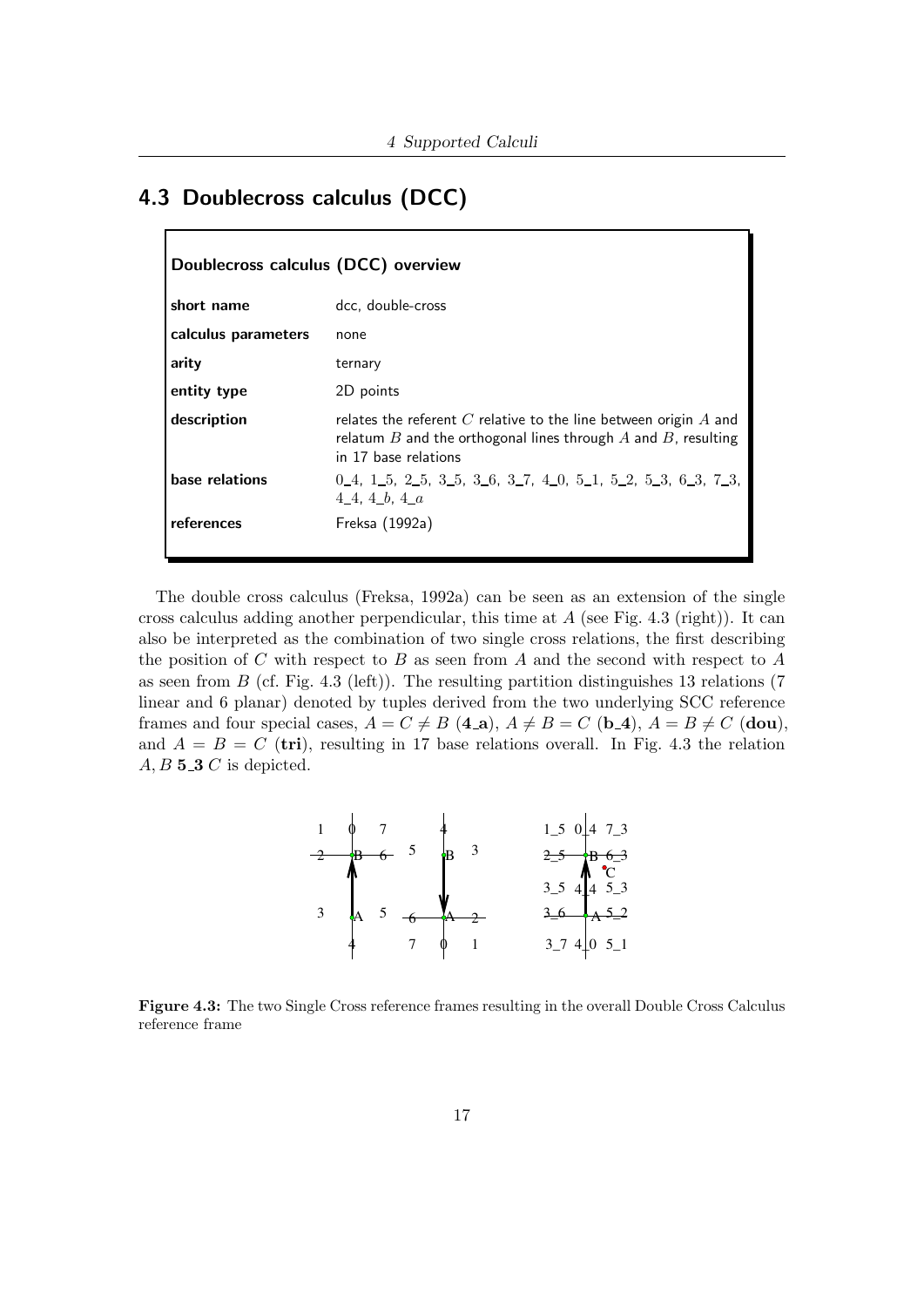## 4.4 Dipole calculus family

A dipole is an oriented line segment as e.g. determined by a start and an end point. We will write  $\vec{d}_{AB}$  for a dipole defined by start point A and end point B. The idea of using dipoles was first introduced by Schlieder (1995) and extended resulting in the coarsegrained Dipole Relation Algebra  $\mathcal{DRA}_c$  (Moratz et al., 2000). Later, a fine-grained version of the dipole calculus  $(\mathcal{DRA}_f)$  has been proposed (Dylla and Moratz, 2005) and which has further been extended to  $\mathcal{DRA}_{fp}$  (Dylla and Moratz, 2005). In SparQ, currently only the coarse-grained version  $\mathcal{DRA}_c$  is available.

Coarse-grained Dipole Relation Algebra ( $\mathcal{DRA}_c$ )

| Coarse-grained dipole calculus ( $\mathcal{DRA}_c$ ) overview |                                                                                                                                  |  |  |  |
|---------------------------------------------------------------|----------------------------------------------------------------------------------------------------------------------------------|--|--|--|
| short name                                                    | dra-24, dipole-coarse                                                                                                            |  |  |  |
| calculus parameters                                           | none                                                                                                                             |  |  |  |
| arity                                                         | binary                                                                                                                           |  |  |  |
| entity type                                                   | dipoles in the plane (oriented line segments)                                                                                    |  |  |  |
| description                                                   | relates two dipoles using the FlipFlop relations between the<br>start and end point of one dipole and the other dipole           |  |  |  |
| base relations                                                | 4-symbol words where each symbol can be either I (left), r<br>(right), s (start), or e (end) (not all combinations are possible) |  |  |  |
| references                                                    | Moratz et al. (2000)                                                                                                             |  |  |  |



Figure 4.4: A dipole configuration:  $\vec{d}_{AB}$  rlll  $\vec{d}_{CD}$  in the coarse-grained dipole relation algebra  $(\mathcal{DRA}_c).$ 

The coarse-grained dipole calculus variant  $(\mathcal{DRA}_c)$  describes the orientation relation between two dipoles  $\vec{d}_{AB}$  and  $\vec{d}_{CD}$  with the preliminary of A, B, C, and D being in general position, i.e. no three disjoint points are collinear. Each base relation is a 4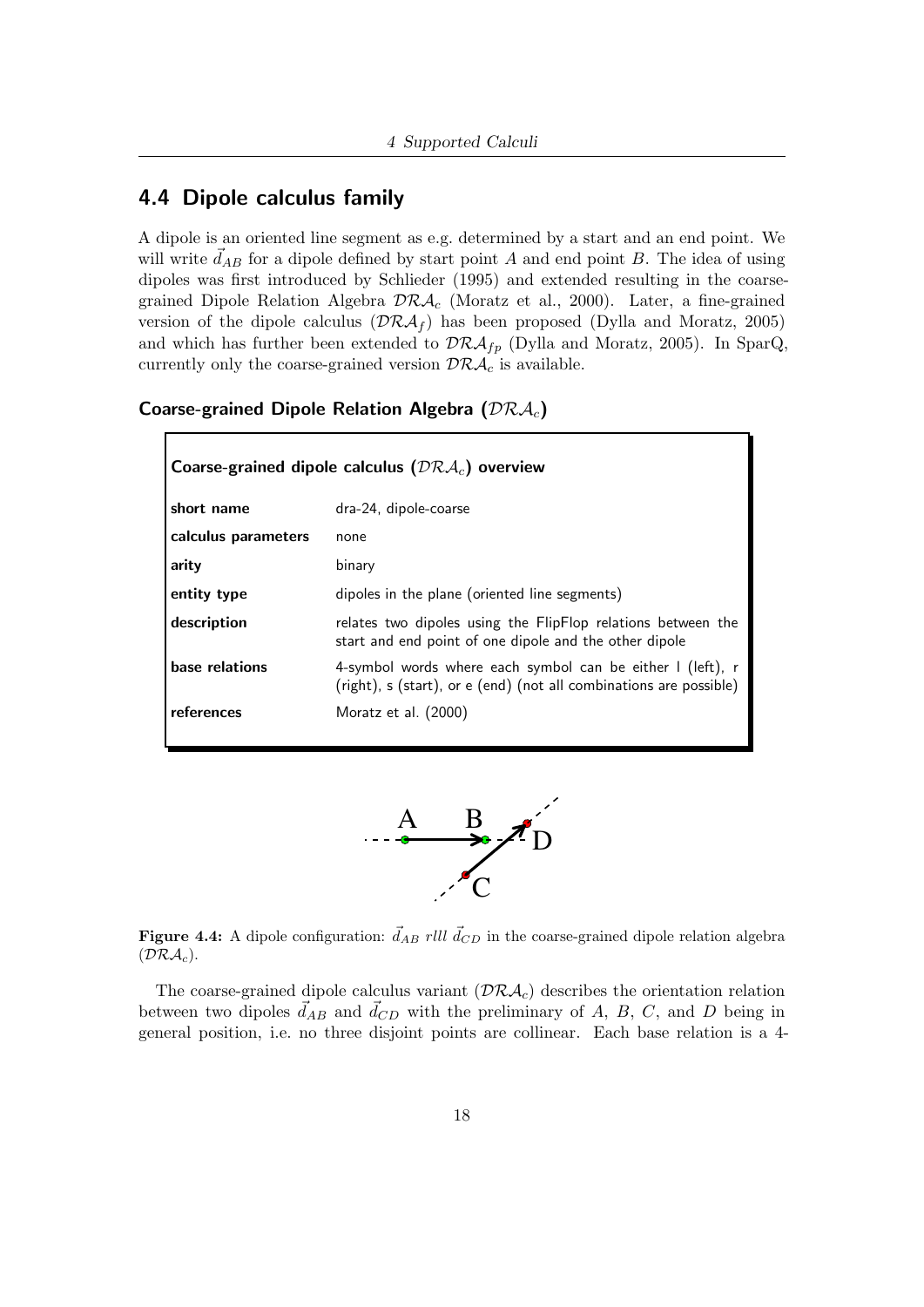tuple  $(r_1, r_2, r_3, r_4)$  of FlipFlop relations relating a point from one of the dipoles with the other dipole.  $r_1$  describes the relation of C with respect to the dipole  $\vec{d}_{AB}$ ,  $r_2$  of D with respect to  $\vec{d}_{AB}$ ,  $r_3$  of A with respect to  $\vec{d}_{CD}$ , and  $r_4$  of B with respect to  $\vec{d}_{CD}$ . The distinguished FlipFlop relations are left, right, start, and end (see Fig. 4.1). Dipole relations are usually written without commas and parentheses, e.g. rrll. Thus, the example in Fig. 4.4 shows the relation  $\vec{d}_{AB}$  rlll  $\vec{d}_{CD}$ . Since the underlying points for a  $\mathcal{DRA}_c$  relation need to be in general position,  $r_i$  can only take the values left, right, start, or end resulting in 24 base relations.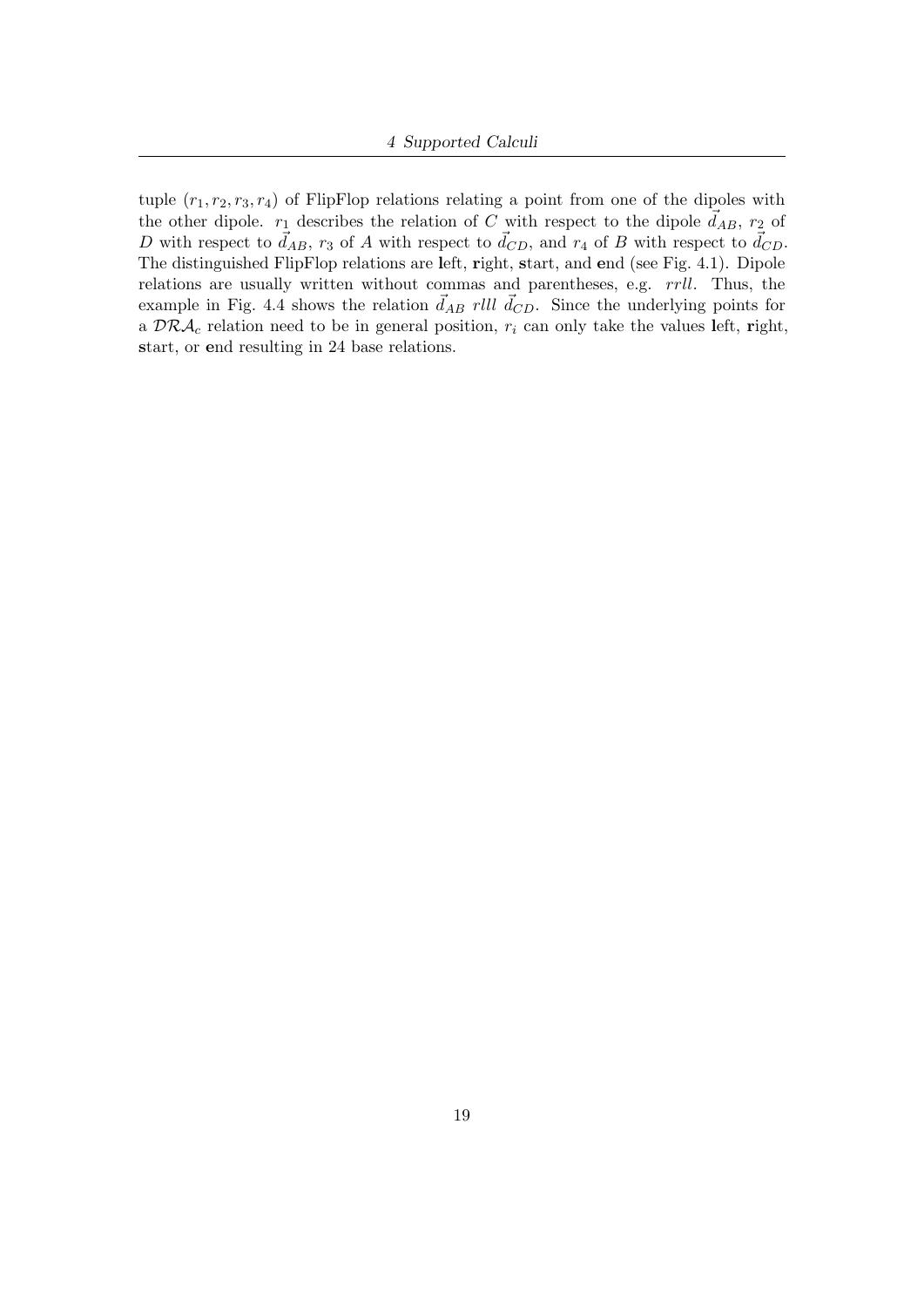## 4.5 Oriented Point Relation Algebra with granularity  $m$  $(\mathcal{OPRA}_{m})$

| Oriented Point Relation Algebra ( $\mathcal{OPRA}_m$ ) overview |                                                                                                                                                    |  |  |  |
|-----------------------------------------------------------------|----------------------------------------------------------------------------------------------------------------------------------------------------|--|--|--|
| short name                                                      | opra                                                                                                                                               |  |  |  |
| calculus parameters                                             | granularity - number of partitioning lines ( $=$ number of planar<br>relations / 2), must be $> 0$                                                 |  |  |  |
| arity                                                           | binary                                                                                                                                             |  |  |  |
| entity type                                                     | oriented 2D points                                                                                                                                 |  |  |  |
| description                                                     | relates two oriented points $a$ and $b$ with respect to granularity<br>m                                                                           |  |  |  |
| base relations                                                  | $[i, j]$ with $i, j \in \{0, , 4m - 1\}$ , if a and b have different posi-<br>tions; [i] with $i \in \{0, , 4m-1\}$ if they have the same position |  |  |  |
| references                                                      | Moratz et al. (2005), Moratz (2006)                                                                                                                |  |  |  |

The domain of the Oriented Point Relation Algebra ( $\mathcal{OPRA}_m$ ) (Moratz et al., 2005, Moratz, 2006) is the set of oriented points (points in the plane with an additional direction parameter). The calculus relates two oriented points with respect to their relative orientation towards each other. An oriented point  $\overrightarrow{O}$  can be described by its Cartesian coordinates  $x_O, y_O \in \mathbb{R}$  and a direction  $\phi_{\vec{O}} \in [0, 2\pi]$  with respect to an absolute reference direction and thus  $D = \mathbb{R}^2 \times [0, 2\pi]$ .

The  $\mathcal{OPRA}_m$  calculus is suited for dealing with objects that have an intrinsic front or move in a particular direction and can be abstracted as points. The exact set of base relations distinguished in  $\mathcal{OPRA}_m$  depends on the granularity parameter  $m \in \mathbb{N}$ . For each of the two related oriented points,  $m$  lines are used to partition the plane into  $2m$ planar and 2m linear regions. Fig. 4.5 shows the partitions for the cases  $m = 2$  (a) and  $m = 4$  (b). The orientation of the two points is depicted by the arrows starting at A and B, respectively. The regions are numbered from 0 to  $4m - 1$ ; region 0 always coincides with the orientation of the point. An  $\mathcal{OPRA}_m$  base relation  $rel_{\mathcal{OPRA}_m}$  consists of a pair  $(i, j)$  where i is the number of the region of A which contains B, while j is the number of the region of  $\vec{B}~$  that contains  $\vec{A}$ . These relations are usually written as  $\vec{A}~_{m}\angle_{i}^{j}~\vec{B}$ with  $i, j \in \mathcal{Z}_{4m}$ <sup>1</sup>. Thus, the examples in Fig. 4.5 depict the relations  $\vec{A}$   $\underset{2}{\leq} \frac{1}{7}$   $\vec{B}$  and  $\vec{A}$   $\sim$  4∠ $^{3}_{13}$   $\vec{B}$ . Additional base relations called *same relations* describe situations in which the positions of both oriented points coincide. In these cases, the relation is determined

 $1_{\mathcal{Z}_{4m}}$  defines a cyclic group with  $4m$  elements.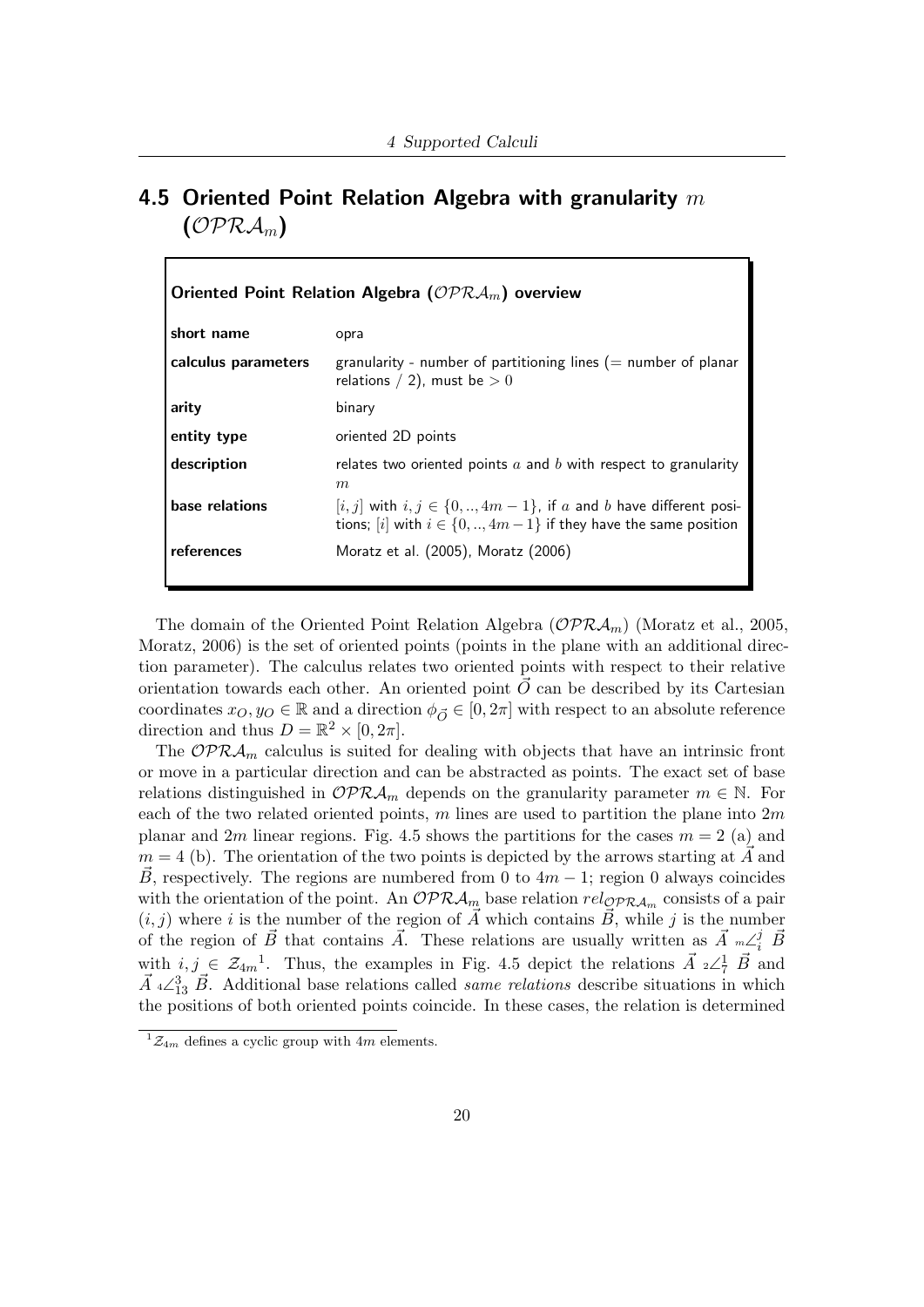

Figure 4.5: Two oriented points related at different granularities.

by the number s of the region of  $\vec{A}$  into which the orientation arrow of  $\vec{B}$  falls (as illustrated in Fig. 4.5(c)). These relations are written as  $\vec{A}$   $\geq \leq s$   $\vec{B}$  ( $\vec{A}$   $\geq \leq 1$   $\vec{B}$  in the example).

The complete set R of  $\mathcal{OPRA}_m$  relations is the power set of the base relations described above.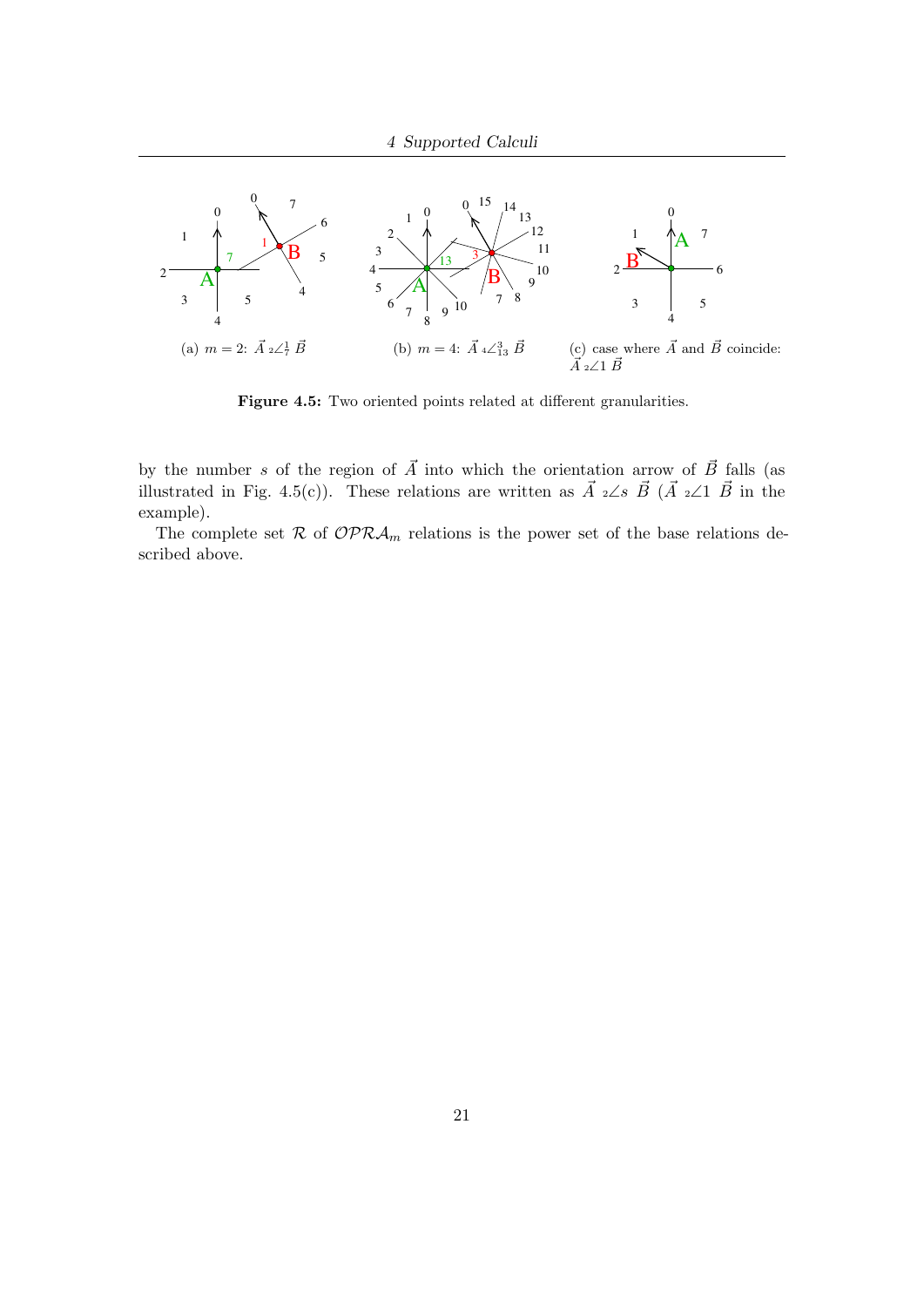## 4.6 The Region Connection Calculus family (RCC)

The calculi from the RCC family (RCC-8 and RCC-5) allow mereotopological reasoning (reasoning about connection and part-of relationships) about simple regions in the plane. Other domains involving regions can also be considered in the context of RCC, e.g. 3D regions, or non-simple regions in the plane, which can affect the correctness of the constraint-based reasoning algorithms. Since so far no qualifier for RCC is available in SparQ, the exact domain is actually still not determined. However, we will assume the case of simple regions in the plane in the following.

#### RCC-8

| <b>Region Connection Calculus 8 (RCC-8) overview</b> |                                                                                                                                                                                                                                                      |  |  |  |
|------------------------------------------------------|------------------------------------------------------------------------------------------------------------------------------------------------------------------------------------------------------------------------------------------------------|--|--|--|
| short name                                           | $rcc-8$                                                                                                                                                                                                                                              |  |  |  |
| calculus parameters                                  | none                                                                                                                                                                                                                                                 |  |  |  |
| arity                                                | binary                                                                                                                                                                                                                                               |  |  |  |
| entity type                                          | simple regions in the plane                                                                                                                                                                                                                          |  |  |  |
| description                                          | describes the mereotopological relation between two regions                                                                                                                                                                                          |  |  |  |
| base relations                                       | dc (disconnected), ec (externally connected), po (partially over-<br>lapping), eq (equal), tpp (tangential proper part), ntpp (non-<br>tangential proper part), tppi (tangential proper part inverse),<br>nttpi (non-tangential proper part inverse) |  |  |  |
| references                                           | Randell et al. (1992), Cohn et al. (1997)                                                                                                                                                                                                            |  |  |  |
| remarks                                              | no qualifier is available for this calculus yet                                                                                                                                                                                                      |  |  |  |

RCC-8 is the more fine-grained variant of RCC calculi. It distinguishes the eight base relations dc (disconnected), ec (externally connected), po (partially overlapping), eq (equal), tpp (tangential proper part), ntpp (non-tangential proper part), tppi (tangential proper part inverse), and nttpi (non-tangential proper part inverse) which are illustrated in Fig. 4.6.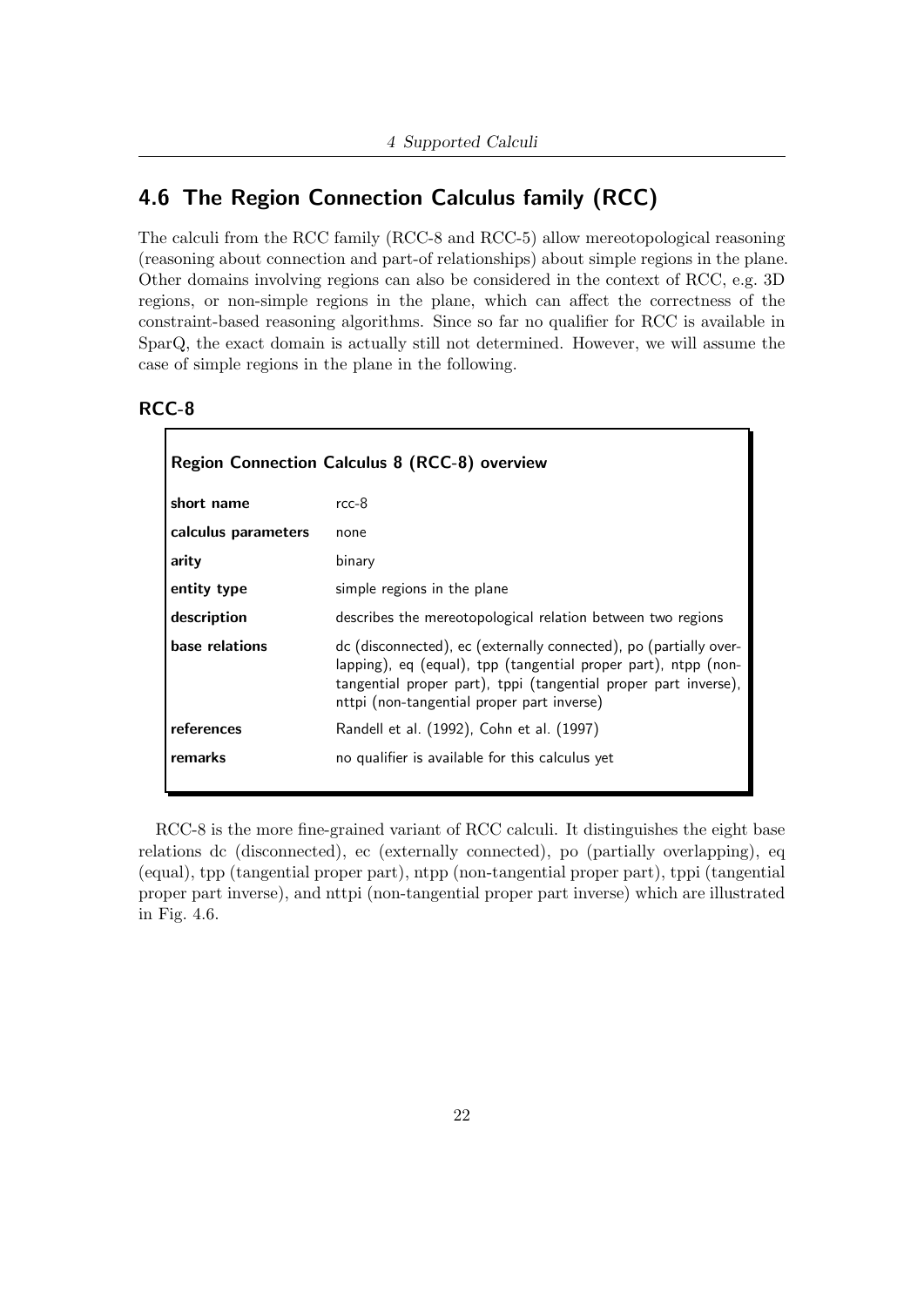

Figure 4.6: The RCC-8 base relations.

#### RCC-5

| <b>Region Connection Calculus 5 (RCC-5) overview</b> |                                                                                                            |  |  |  |
|------------------------------------------------------|------------------------------------------------------------------------------------------------------------|--|--|--|
| short name                                           | $rcc-5$                                                                                                    |  |  |  |
| calculus parameters                                  | none                                                                                                       |  |  |  |
| arity                                                | binary                                                                                                     |  |  |  |
| entity type                                          | simple regions in the plane                                                                                |  |  |  |
| description                                          | describes the mereotopological relation between two regions                                                |  |  |  |
| base relations                                       | dr (discrete from), po (partially overlapping), eq (equal), pp<br>(proper part), ppi (proper part inverse) |  |  |  |
| references                                           | Cohn et al. (1997)                                                                                         |  |  |  |
| remarks                                              | no qualifier is available for this calculus yet                                                            |  |  |  |

RCC-5 is a coarser version of RCC-8. The RCC-8 relations dc and ec are combined into one relation called dr. Similarly, nttp and ttp are combined into pp and nttpi and ttpi into ppi.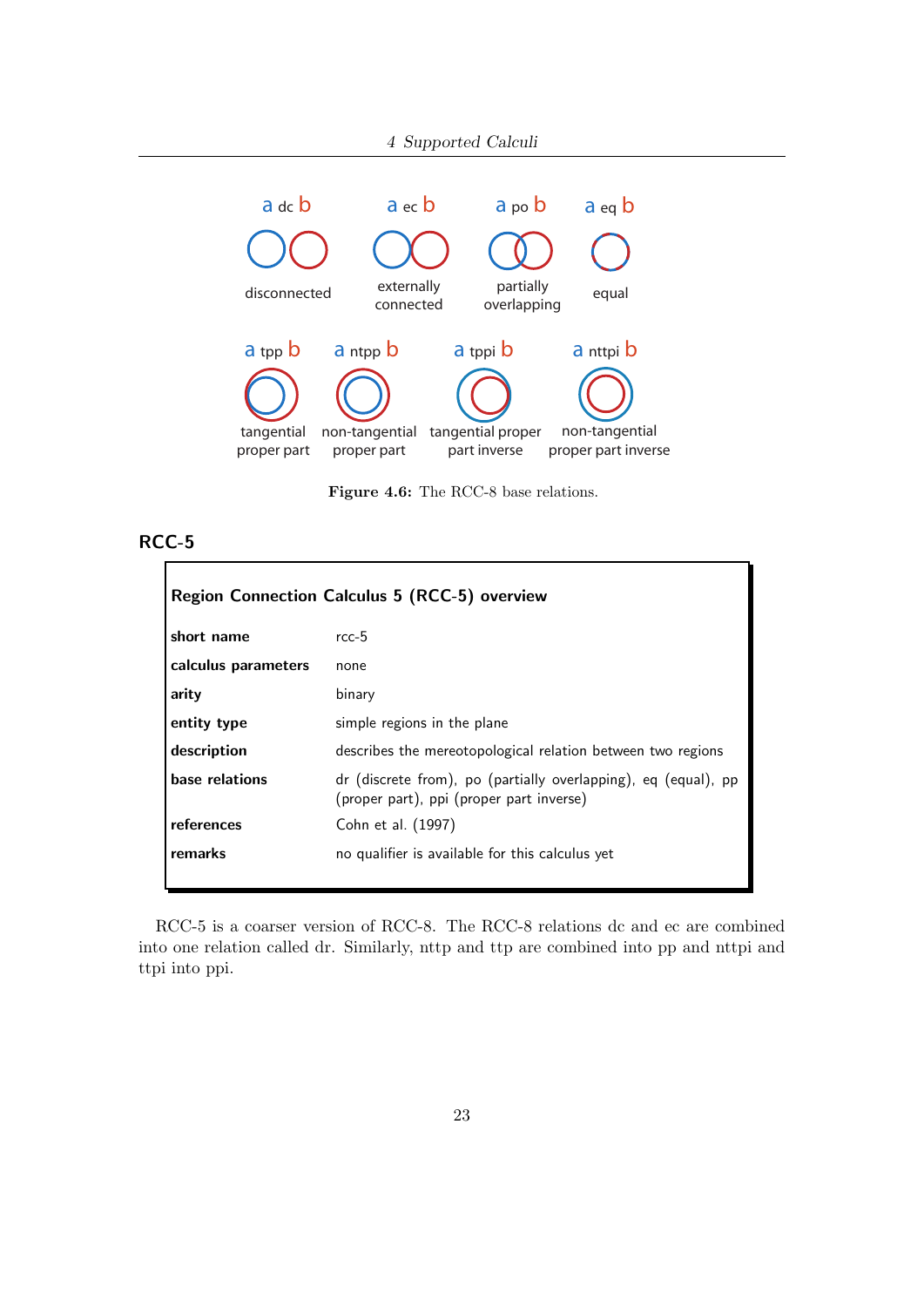## 4.7 Allen's Interval Algebra (IA)

| Allen's Interval Algebra overview                                                            |                                                                                                                                                                                                                                  |  |  |
|----------------------------------------------------------------------------------------------|----------------------------------------------------------------------------------------------------------------------------------------------------------------------------------------------------------------------------------|--|--|
| short name                                                                                   | allen, aia, ia                                                                                                                                                                                                                   |  |  |
| calculus parameters                                                                          | none                                                                                                                                                                                                                             |  |  |
| arity                                                                                        | binary                                                                                                                                                                                                                           |  |  |
| intervals (defined by a start and end-point) on a unidirectional<br>entity type<br>time line |                                                                                                                                                                                                                                  |  |  |
| description                                                                                  | describes the mereotopological relation between two intervals                                                                                                                                                                    |  |  |
| base relations                                                                               | b (before), bi (before inverse), m (meets), mi (meets inverse),<br>o (overlaps), oi (overlaps inverse), s (starts), si (starts inverse),<br>d (during), di (during inverse), f (finishes), fi (finishes inverse),<br>eq (equals) |  |  |
| references                                                                                   | Allen (1983)                                                                                                                                                                                                                     |  |  |
| remarks                                                                                      | no qualifier is available for this calculus yet                                                                                                                                                                                  |  |  |

Allen's interval algebra (IA) (Allen, 1983) relates pairs of time intervals. A time interval x can be represented as a tuple of a starting point  $x_s$  and end point  $x_e$   $(\langle x_s, x_e \rangle)$ of real numbers with  $x_s < x_e$ . 13 base relations are distinguished (cf. Tab. 4.2): before, meets, overlaps, starts, during, finishes, before inverse, meets inverse, overlaps inverse, starts inverse, during inverse, finishes inverse, equals. The relations can be defined by comparing the start and end points of the intervals (see Tab. 4.2). The converse operation always takes an interval relation  $r$  to the corresponding inverse relation, e.g.  $f$ to fi.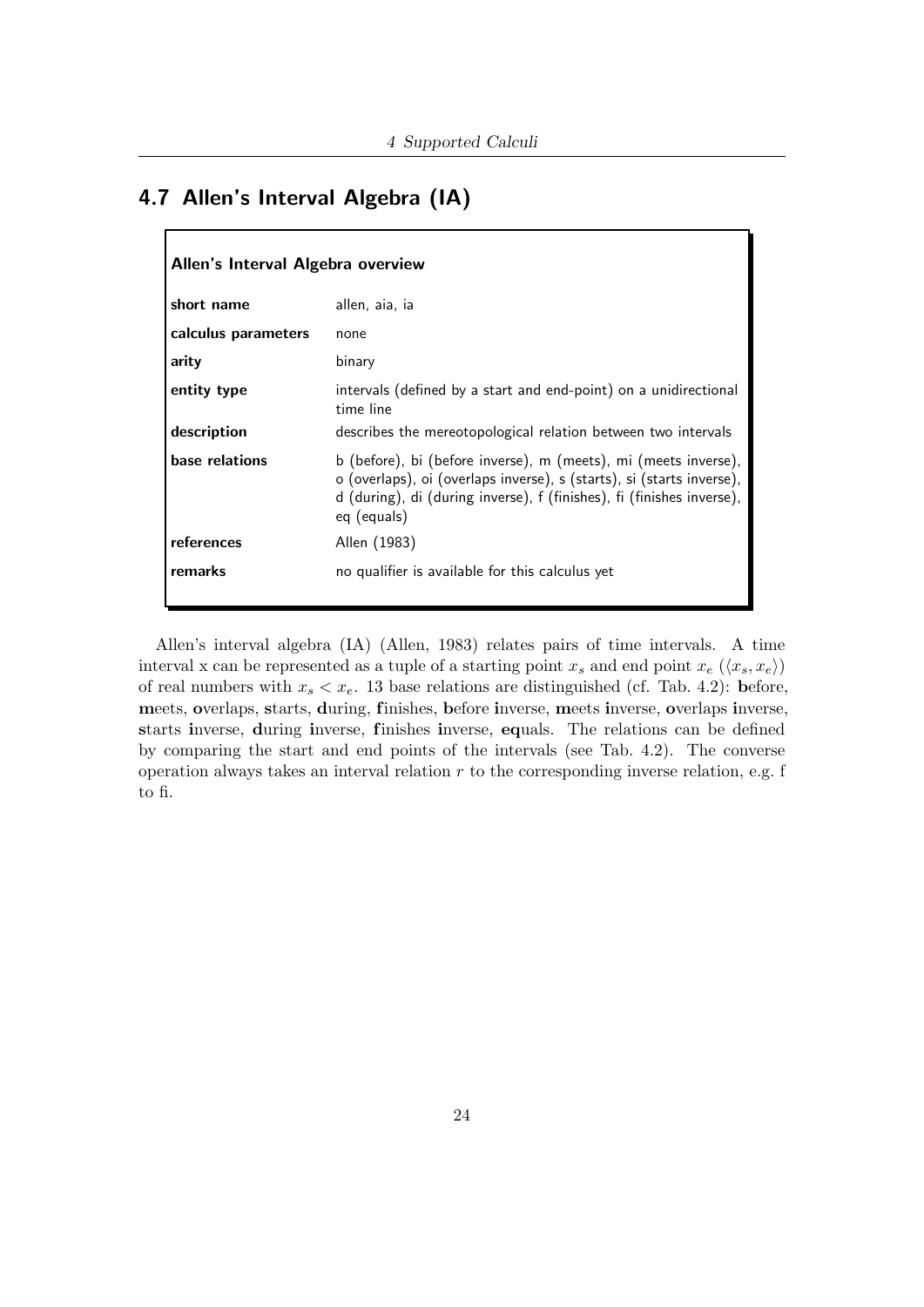| Basic relation (abbry.)  |                             | Example                   | Condition                         |
|--------------------------|-----------------------------|---------------------------|-----------------------------------|
| x before $y$             | (b)                         | <b>XXX</b>                | $x_e < y_s$                       |
| y after $x$              | (bi)                        | <i>yyy</i>                |                                   |
| x meets $y$              | (m)                         | <b>XXXX</b>               | $x_e = y_s$                       |
| y met-by $x$             | (m <sub>i</sub> )           | уууу                      |                                   |
| x overlaps $y$           | (o)                         | XXXXX                     | $x_s < y_s < x_e \wedge$          |
| y overlapped-by $x$ (oi) |                             | ууууу                     | $x_e < y_e$                       |
| x during $y$             | (d)                         | <b>XXX</b>                | $x_s > y_s \wedge$                |
| y includes $x$           | $\left(\mathrm{d}i\right)$  | ууууууу                   | $x_e < y_e$                       |
| x starts $y$             | (s)                         | <b>XXX</b>                | $x_s = y_s \wedge$                |
| y started-by $x$         | $\left( \mathrm{si}\right)$ | ууууууу                   | $x_e < y_e$                       |
| x finishes $y$           | (f)                         | <b>XXX</b>                | $x_e = y_e \wedge$                |
| y finished-by $x$        | $(f_i)$                     | ууууууу                   | $x_s > y_s$                       |
| x equals $y$             | $\left(\mathrm{eq}\right)$  | XXXXXXX<br><b>YYYYYYY</b> | $x_s = y_s \wedge$<br>$x_e = y_e$ |

Table 4.2: The 13 basic Allen relations.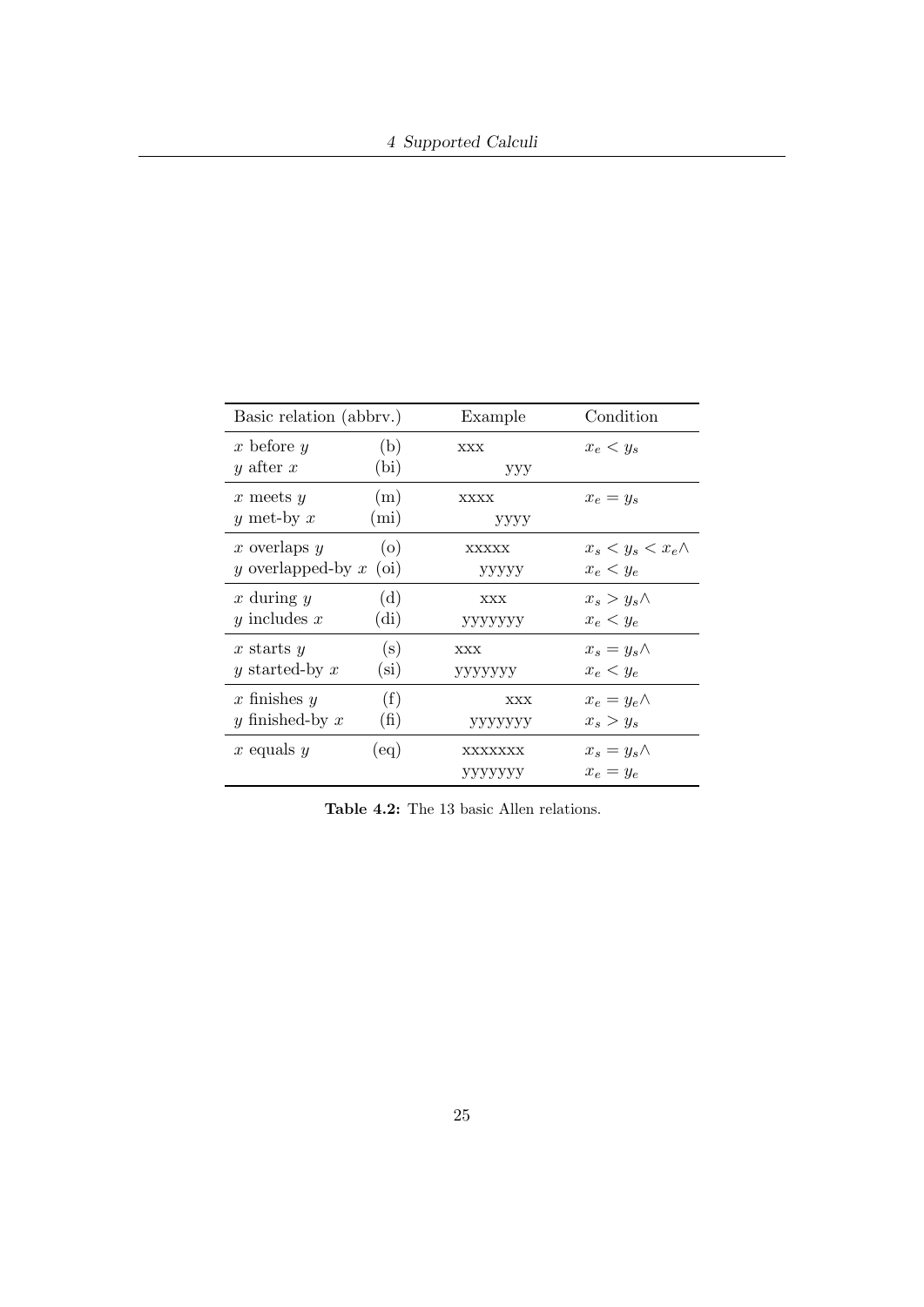# 5 Using SparQ

SparQ consists of a set of modules that logically structure the different services provided, which will be explained below. The general architecture is visualized in Fig. 5.1. The dashed parts are extensions planned for the future (see Section 6).



Figure 5.1: Module architecture of the SparQ toolbox.

The general syntax for using the SparQ main script which can be found in the main directory of SparQ is as follows:

#### \$ ./sparq <module> <calculus identifier> <module specific parameters>

Example:

\$ ./sparq compute-relation dra-24 complement "(lrll llrr)"

where 'compute-relation' is the name of the module to be utilized, in this case the module for conducting operations on relations, 'dra-24' is the SparQ identifier for the dipole calculus  $\mathcal{DRA}_c$ , and the rest are module specific parameters, here the name of the operation that should be conducted ('complement') and a string parameter representing the disjunction of the two dipole base relations  $\ell$ rll and  $\ell l$ r<sup>1</sup>. The example call thus computes the complement of the disjunction of these two relations.

 $1$ Unions of base relations are always represented as a space-separated list of the base relations enclosed in parentheses in SparQ.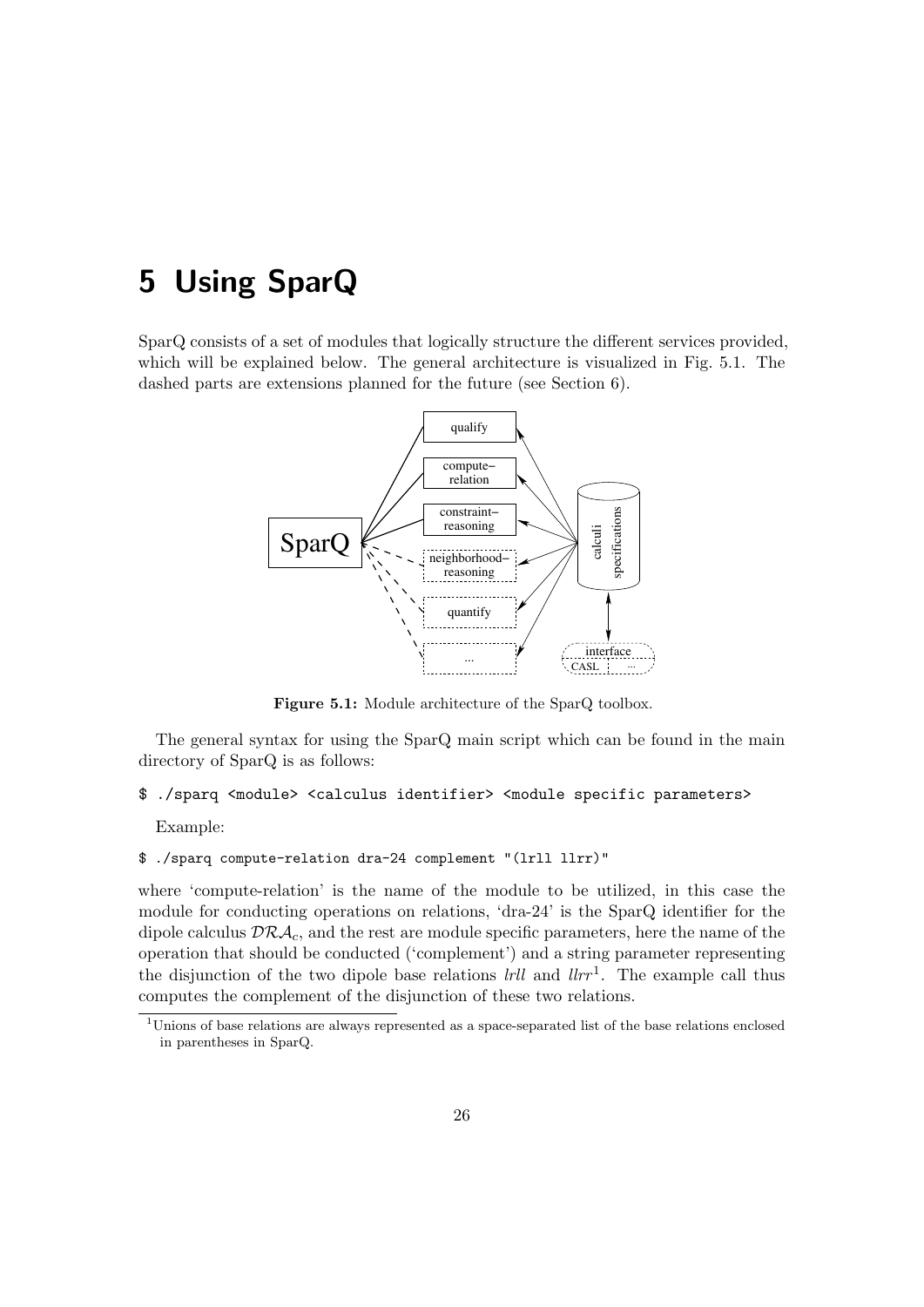Some calculi have calculi specific parameters, for example the granularity parameter in  $\mathcal{OPRA}_m$ . These parameters are appended with a '-' after the calculus' base identifier. opra-3 for example refers to  $OPRA_3$ .

SparQ provides the following modules:

- qualify  $-$  transforms a quantitative geometric description of a spatial configuration into a qualitative description based on one of the supported spatial calculi
- **compute-relation** applies the operations defined in the calculi specifications (intersection, union, complement, converse, composition, etc.) to a set of spatial relations

constraint-reasoning — performs computations on constraint networks

We will take a closer look at each of these three modules in the next sections.

## 5.1 Qualify

The purpose of the qualify module is to turn a quantitative geometric scene description into a qualitative scene description composed of base relations from a particular calculus. The calculus is specified via the calculus identifier that is passed with the call to SparQ. Qualification is required for applications in which we want to perform qualitative computations over objects whose geometric parameters are known.



Figure 5.2: An example configuration of three dipoles.

The qualify module reads a quantitative scene description and generates a qualitative description. A quantitative scene description is a space-separated list of base object descriptions enclosed in parentheses. Each base object description is a tuple consisting of an object identifier and object parameters that depend on the type of the object. For instance, let us say we are working with dipoles which are oriented line segments. The object description of a dipole is of the form '(name  $x_s$   $y_s$   $x_e$   $y_e$ )', where name is the identifier of this particular dipole object and the rest are the coordinates of start and end point of the dipole. Let us consider the example in Fig. 5.2 which shows three dipoles  $A, B$ , and  $C$ . The quantitative scene description for this situation would be: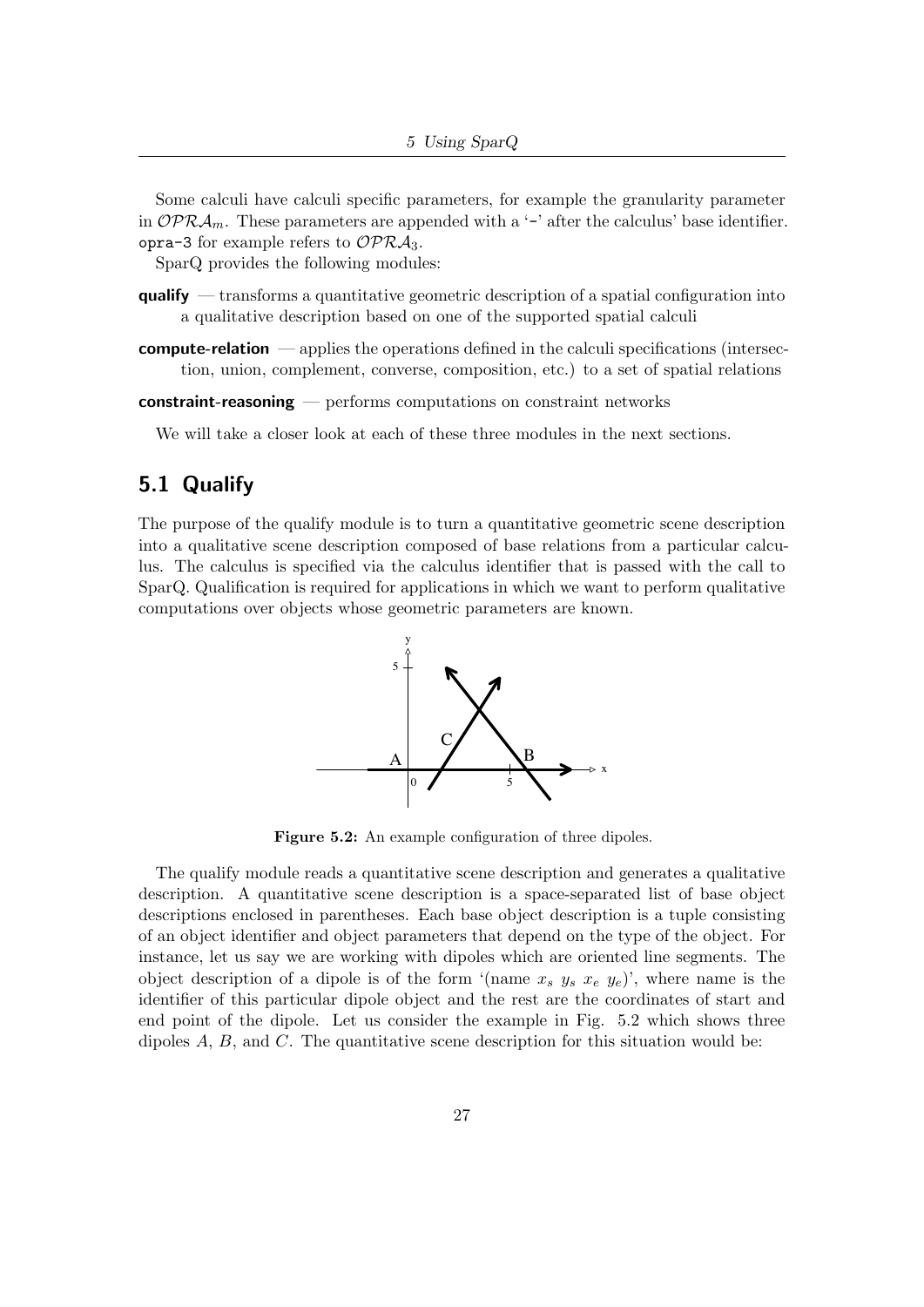$(A - 2 0 8 0) (B 7 - 2 2 5) (C 1 - 1 4.5 4.5)$ 

The qualify module has one module specific parameter that needs to be specified:

 $\mathbf{mode}$  — This parameter controls which relations are included into the qualitative scene description: If the parameter is 'all', the relation between every object and every other object will be included. If it is 'first2all' only the relations between the first and all other objects are computed in the binary case or between the first two objects and all other objects in the ternary case.

The resulting qualitative scene description is a space-separated list of relation tuples enclosed in parentheses. A relation tuple consists of an object identifier followed by a relation name and another object identifier, meaning that the first object stands in this particular relation with the second object. The command to produce the qualitative scene description followed by the result is<sup>2</sup>:

```
$ ./sparq qualify dra-24 all
$ (A -2 0 8 0) (B 7 -2 2 5) (C 1 -1 4.5 4.5) )> ( (A rllr B) (A rllr C) (B lrrl C) )
```
If we had chosen 'first2all' as mode parameter the relation between B and C would not have been included in the qualitative scene description.

## 5.2 Compute-relation

The compute-relation module allows to compute with the operations defined in the calculus specification. The module specific parameters are the operation that should be conducted and one or more input relations depending on the arity of the operation. Let us say we want to compute the converse of the *llrl* dipole relation. The corresponding call to SparQ and the result are:

```
$ ./sparq compute-relation dra-24 converse llrl
> (rlll)
```
The result is always a list of relations as operations often yield a disjunction of base relations. In this case, however, the disjunction only contains a single relation. The composition of two relations requires one more relation as parameter because it is a binary operation, e.g.:

```
$ ./sparq compute-relation dra-24 composition llrr rllr
> (lrrr llrr rlrr slsr lllr rllr rlll ells llll lrll)
```
<sup>&</sup>lt;sup>2</sup>In all the examples, input lines start with '\$'. Output of SparQ is marked with '>'.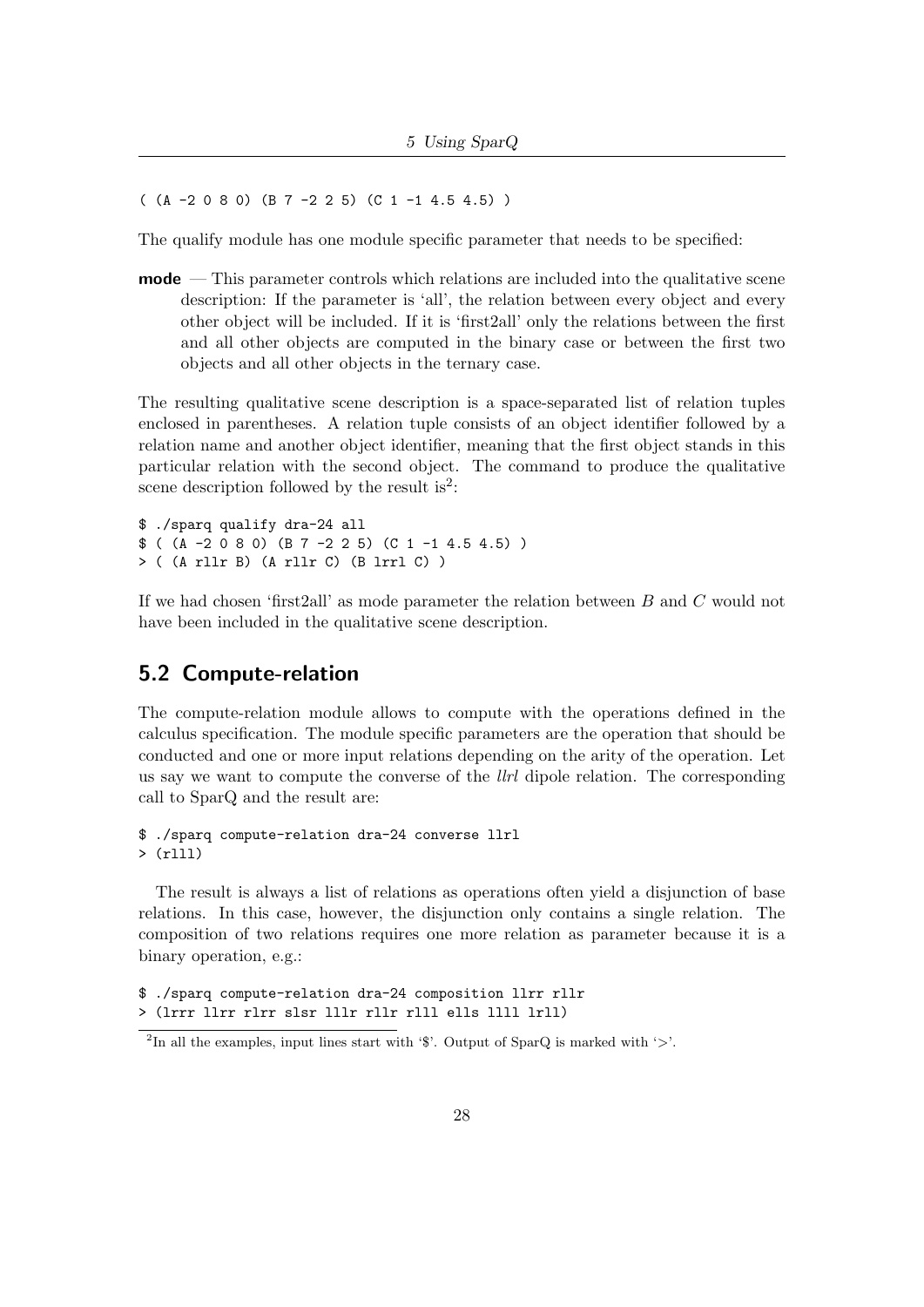Here the result is a disjunction of 10 base relations. It is also possible to have disjunctions of base relations as input parameters. For instance, the following call computes the intersection of two disjunctions:

```
$ ./sparq compute-relation dra-24 intersection "(rrrr rrll rllr)"
  "(llll rrll)"
> (rrll)
```
## 5.3 Constraint-reasoning

The constraint-reasoning module reads a description of a constraint network—which is a qualitative scene description that may include disjunctions and may be inconsistent and/or underspecified—and performs an operation on it, e.g., a particular kind of consistency check. Which type of operation is executed depends on the first module specific parameter. Actually, four operations are implemented: 'path-consistency', 'scenario-consistency', 'refine'<sup>3</sup> and 'extend'.

 $\alpha$  action — The actions currently provided are 'path-consistency' and 'scenario-consistency' which determine which kind of consistency check is performed, as well as 'refine' and 'extend' which perform set operations on constraint networks.

The action 'path-consistency' causes the module to enforce path-consistency on the constraint network using van Beek's algorithm (van Beek, 1992) or detect the inconsistency of the network in the process. In case of ternary calculus the canonical extension of van Beek's algorithm as described in Dylla and Moratz (2004) is used. We could for instance check if the scene description generated by the qualify module in Section 5.1 is path-consistent—which of course it is. To make it slightly more interesting, we add the base relation ells to the constraint between A and C resulting in a constraint network that is not path-consistent:

```
$ ./sparq constraint-reasoning dra-24 path-consistency
$ ( (A rllr B) (A (ells rllr) C) (B lrrl C) )
> Modified network.
> ( (B (lrrl) C) (A (rllr) C) (A (rllr) B) )
```
The result is a path-consistent constraint network in which ells has been removed. The output 'Modified network' indicates that the original network was not path-consistent and had to be changed. Otherwise, the result would have started with 'Unmodified network'. In the next example we remove the relation *rllr* from the disjunction between A and C. This results in a constraint network that cannot be made path-consistent which implies that it is not globally consistent.

<sup>3</sup> In former versions of SparQ, the 'refine' action was called 'merge'. This naming is still valid for backward compatibility reasons but may vanish in the future.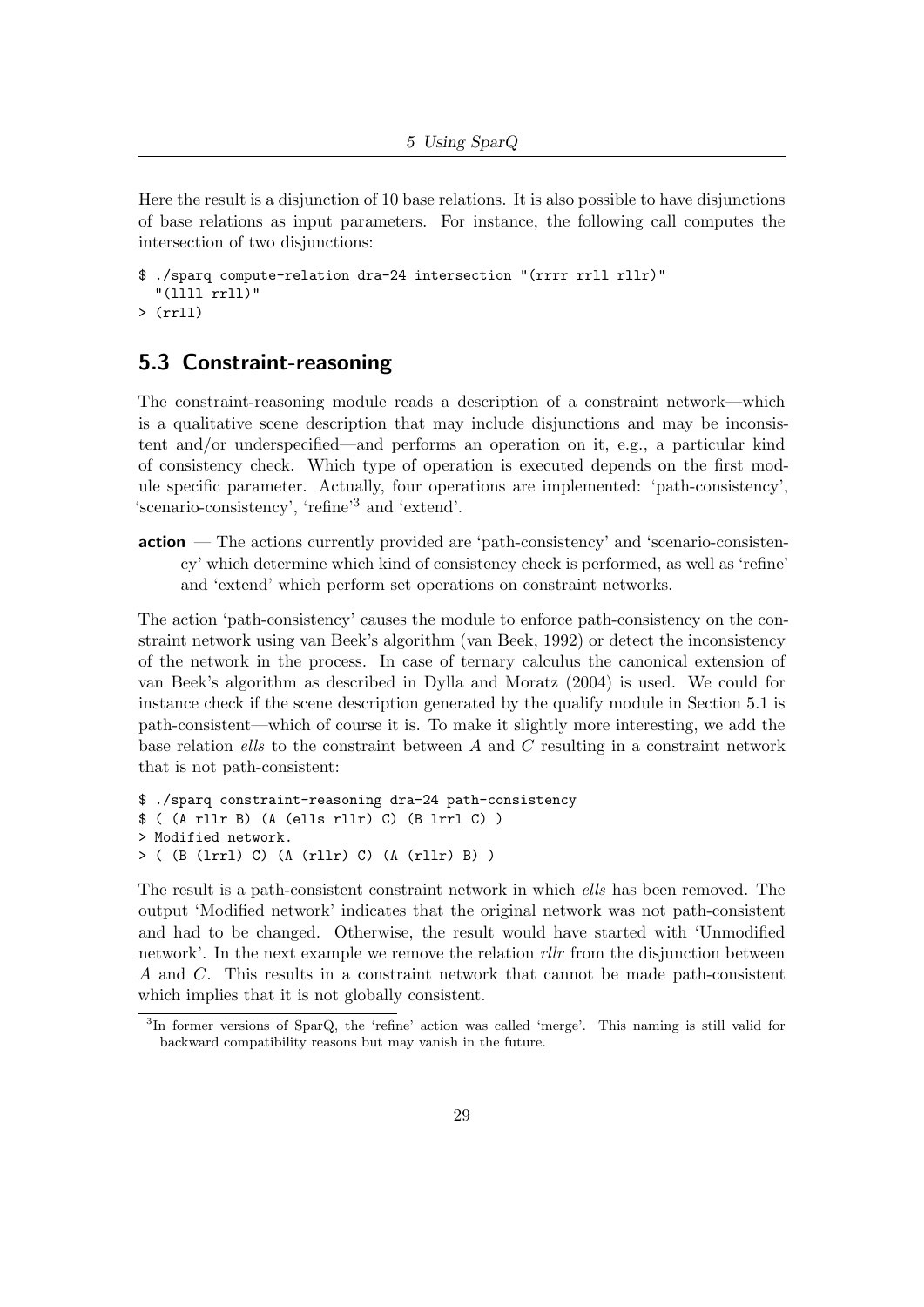```
$ ./sparq constraint-reasoning dra-24 path-consistency
$ ( (A rllr B) (A ells C) (B lrrl C) )
> Not consistent.
> ( (B (lrrl) C) (A () C) (A (rllr) B) )
```
SparQ correctly determines that the network is inconsistent and returns the constraint network in the state in which the inconsistency showed up (indicated by the empty relation () between  $A$  and  $C$ ).

In a last path-consistency example we use the ternary double cross calculus:

```
$ ./sparq constraint-reasoning dcc path-consistency
$ ( (A B (7_3 6_3) C) (B C (7_3 6_3 5_3) D) (A B (3_6 3_7) D) )
> Not consistent.
> ( (A B (3_6 3_7) D) (A B (6_3 7_3) C) (B C (5_3 6_3 7_3) D) (D C () A) )
```
If 'scenario-consistency' is provided as argument, the constraint-reasoning module checks if a path-consistent scenario exists for the given network. It uses a backtracking algorithm to generate all possible scenarios and checks them for path-consistency as described above. A second module specific parameter determines what is returned as the result of the search:

return — This parameter determines what is returned in case of a constraint network for which path-consistent scenarios can be found. It can take the values 'first' which returns the first path-consistent scenario, 'all' which returns all path-consistent scenarios, and 'interactive' which returns one solution and allows to ask for the next solution until all solutions have been iterated.

Path-consistency is also used as a forward-checking method during the search to make it more efficient. For certain calculi, the existence of a path-consistent scenario implies global consistency. However, this again has to be investigated for each calculus. As a future extension it is planned to allow to specify splitting subsets of a calculus for which path-consistency implies global consistency and provide a variant of the backtracking algorithm that decides global consistency by searching for path-consistent instantiations that only contain relations from the splitting subset.

In the following example, we use 'first' as additional parameter so that only the first solution found is returned:

```
$ ./sparq constraint-reasoning dra-24 scenario-consistency first
$ ( (A rele C) (A ells B) (C errs B) (D srsl C) (A rser D) (D rrrl B) )
> ( (B (rlrr) D) (C (slsr) D) (C (errs) B) (A (rser) D) (A (ells) B)
  (A (rele) C) )
```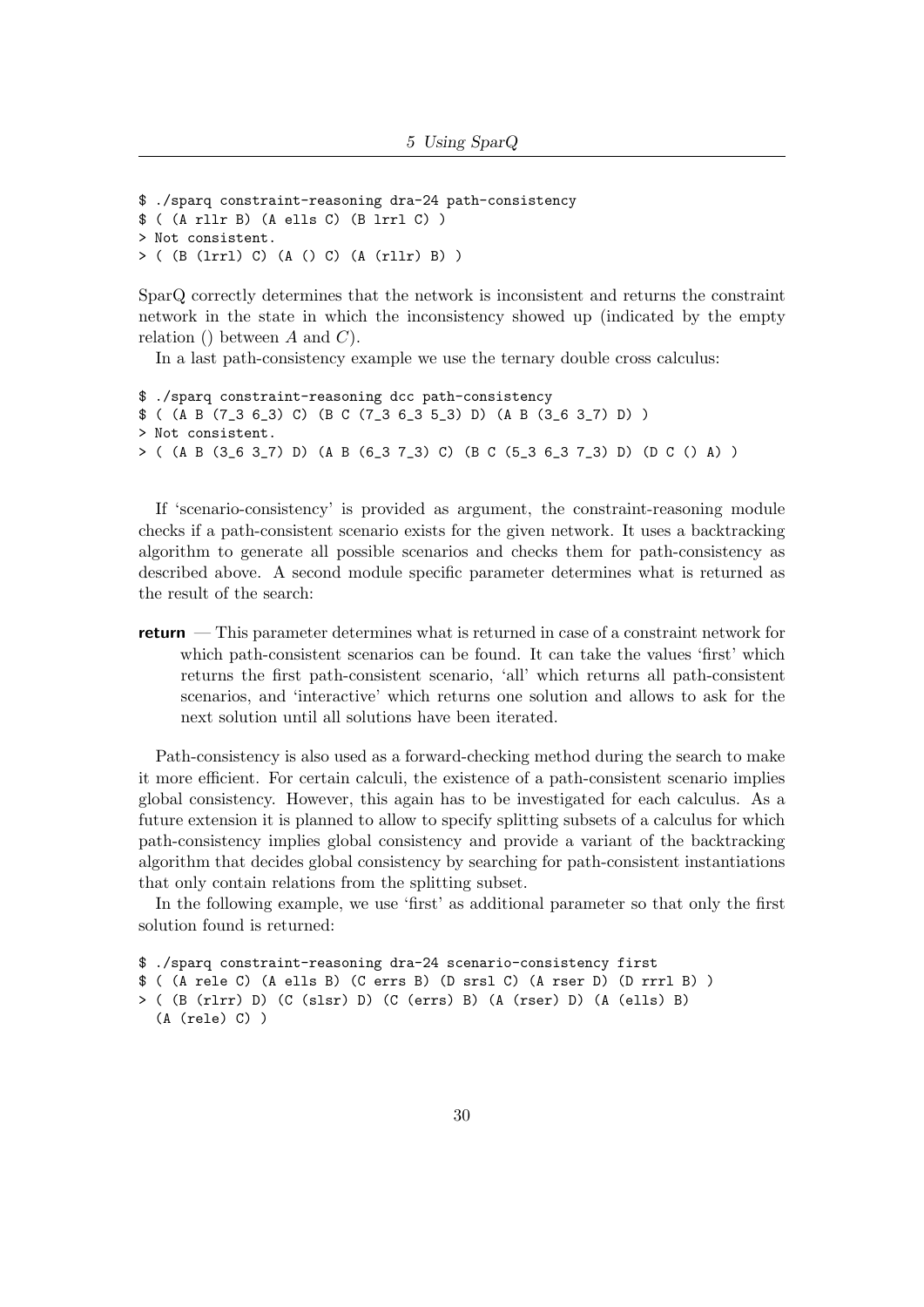In case of an inconsistent constraint network, SparQ returns 'Not consistent.' as in the following example:

```
$ ./sparq constraint-reasoning dra-24 scenario-consistency first
$ ( (A rele C) (A ells B) (C errs B) (D srsl C) (A rser D) (D rllr B) )
> Not consistent.
```
The action 'refine' returns the disjunction of two constraint networks. Analogously, 'extend' returns the conjunction:

```
$ ./sparq constraint-reasoning dra-24 refine
$ ( (A (rele errs) B) ) ( (A errs B) )
> ( (A errs B) )
$ ./sparq constraint-reasoning dra-24 extend
$ ( (A rele B) ) ( (A errs B) )
> ( (A (rele errs) B) )
```
## 5.4 Including SparQ into own applications

SparQ can also run in server mode which makes it easy to integrate it into own applications. We have chosen a client/server approach as it allows for straightforward integration independent of the programming language used for implementing the application.

When run in server mode, SparQ takes TCP/IP connections and interacts with the client via simple plain-text line-based communication. This means the client sends commands which consist of everything following the './sparq' in the examples in this text, and can then read the results from the TCP/IP stream.

SparQ is started in server mode by providing the command line option --interactive  $(-i)$ , optionally followed by  $-\text{port }(-p)$  to specify the port.

```
$ ./sparq --interactive --port 4443
```
If no port is given, SparQ interacts with standard-input and standard-output, i.e., it can be used interactively from the shell.

An example of client/server communication with SparQ is given in Listing 5.1 which shows a small Python script that opens a connection to the server and performs some simple computations (qualification, adding another relation, checking for path-consistency). It produces the following output:

```
> ( (A rrll B) (A rrll C) )
> ( (A rrll B) (A rrll C) (B eses C) )
> Not consistent.
> ( (B (eses) C) (A () C) (A (rrll) B) )
```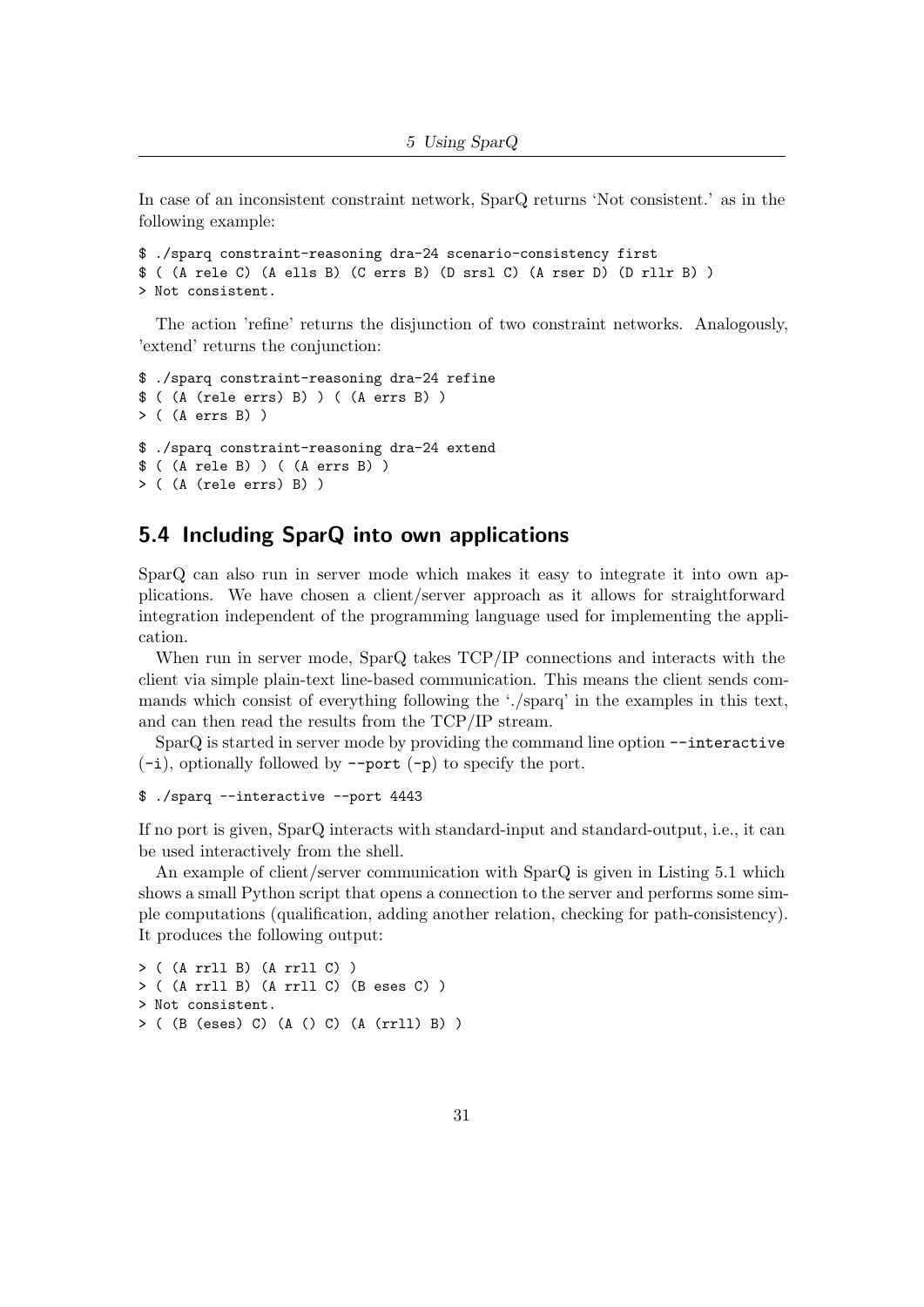```
# connect to sparq server on localhost, port 4443sock = socket . socket ( socket . AF_INET , socket . SOCK_STREAM )
   sock.connect(('localhost', 4443))
   sockfile = sock.makefile('r')5 # qualify a geometrical scenario with DRA -24
   sock.send ('qualify dra-24 first2all')
   sock.send (' ((A 4 6 9 0.5) (B -5 5 0 2) (C -4 5 6 0))')
   scene = readline() # read the answer
   print scene
10 # add an additional relation (B eses C)
   sock.send ('constraint-reasoning dra-24 refine')
   sock.send(scence + ' (B eses C)')screen 2 = readline() # read the answer
   print scene2
15 # check the new scenario for consistency
   sock.send ('constraint-reasoning dra-24 path-consistency')
   sock . send ( scene2 )
   print readline () # print the answer
   print readline () # print the resulting constraint network
          Listing 5.1: Integrating SparQ into own applications: an example in Python
```
## 5.5 Specifying calculi in SparQ

For most calculi it should be rather easy to include them into SparQ. The main thing that has to be done is to provide the calculus specification. Listing 5.2 shows an extract of the definition of a simple exemplary calculus for reasoning about distances between three point objects distinguishing the three relations 'closer', 'farther', and 'same'. The specification is done in Lisp-like syntax.

The arity of the calculus, the base relations, the identity relation and the different operations have to be specified, using lists enclosed in parentheses (e.g. when an operation returns a disjunction of base relations). In this example, the inverse operation applied to 'same' yields 'same' and composing 'closer' and 'same' results in the universal relation written as the disjunction of all base relations. It is not required to specify the homing, inverse short cut, and inverse homing operations (cmp. Section 3.4) as these can be computed by applying the other operations (e.g. inverse of short cut yields inverse short cut). It is principally possible to leave more operations unspecified. However, this may mean that certain computations cannot be performed for this calculus.

In addition to the calculus specification, it is necessary to provide the implementation of a qualifier function which for an *n*-ary calculus takes *n* geometric objects of the corresponding base type as input and returns the relation holding between these objects. The qualifier function encapsulates the methods for computing the qualitative relations from quantitative geometric descriptions. If it is not provided, the qualify module will not work for this calculus.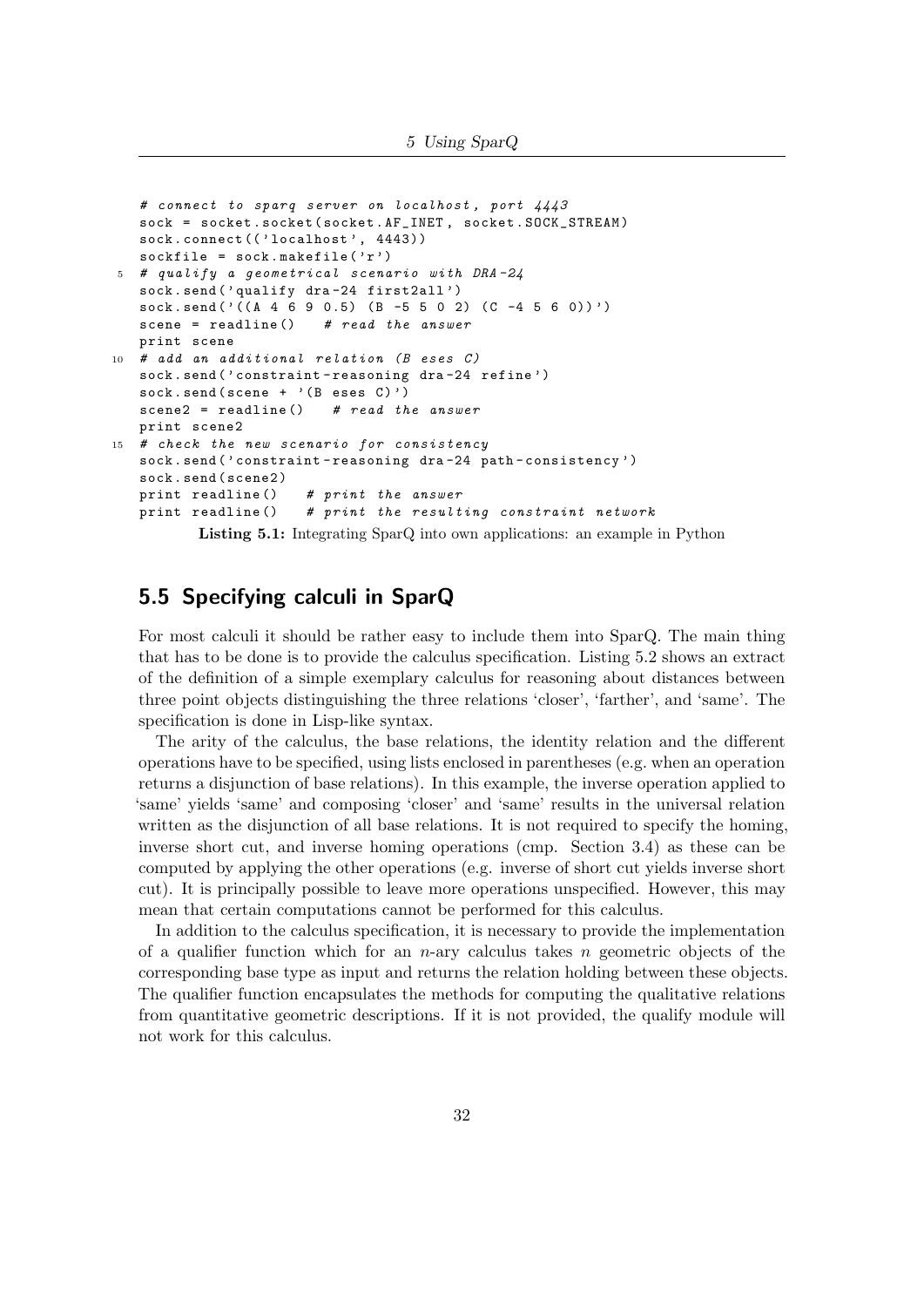```
( def-calculus " Relative distance calculus ( reldistcalculus ) "
      : arity : ternary
       : base-relations ( same closer farther )
       : identity-relation same
5 : inverse-operation ((same same)
                           ( closer closer )
                           ( farther farther ))
       : shortcut-operation (( same same )
                            ( closer farther )
10 (farther closer))
       : composition-operation (( same same ( same closer farther ))
                               (same closer (same closer farther))
                               (same farther (same closer farther))
                               ( closer same ( same closer farther ))
15 ( closer closer ( same closer farther ))
                               ( closer farther ( same closer farther ))
                               (farther same (same closer farther))
                               (farther closer (same closer farther))
                               (farther farther (same closer farther))))
```
Listing 5.2: Specification of a simple ternary calculus for reasoning about distances.

For some calculi, it is not possible to provide operations in form of simple tables as in the example. For instance,  $\mathcal{OPRA}_m$  has an additional parameter that specifies the granularity and influences the number of base relations. Thus, the operations can only be provided in procedural form, meaning the result of the operations are computed from the input relations when they are required. For these cases, SparQ allows to provide the operations as implemented functions and uses a caching mechanism to store often required results.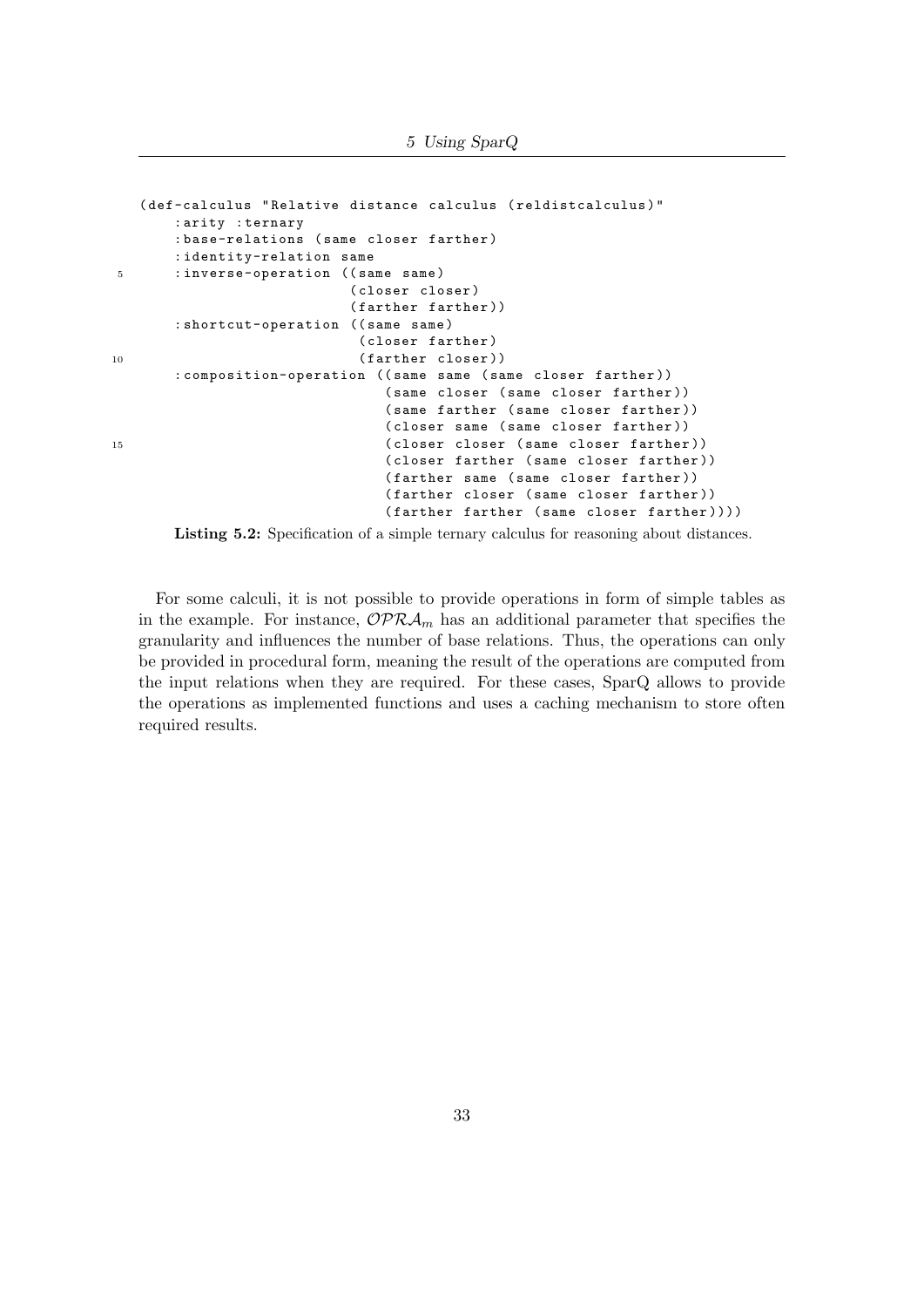## 6 Outlook - Planned Extensions

Besides extending the set of supported qualitative calculi, the following extensions are currently planned for the future:

- neighborhood-based reasoning  $-$  a module for reasoning based on the notion of conceptual neighborhood (Freksa, 1992b) that could for instance be used for constraint relaxation and spatial planning
- **quantification** a module that analogous to the qualify module takes a consistent qualitative scene description and turns it into a prototypical quantitative scene description
- **geometric reasoning based on Gröbner bases** a module intended for calculus developers that for instance allows to derive composition tables automatically from algebraic descriptions of the base relations of the calculus (cmp. Moratz et al., 2000)
- **interfaces & XML specification** interfaces to exchange calculus specifications with other QSR frameworks (e.g. Wölfl and Mossakowski,  $2005$ ) and a general XML format for the specification of qualitative calculi

Further goals are to continue the optimization of the algorithms employed in SparQ, for instance by applying maximal tractable subsets for the constraint reasoning part, and to include new results from the QSR community as they become available, in particular with respect to constraint reasoning techniques for calculi for which the standard algebraic closure algorithms are insufficient to decide consistency.

Again, please feel free to contact us if you have any ideas or wishes concerning the extension or improvement of SparQ.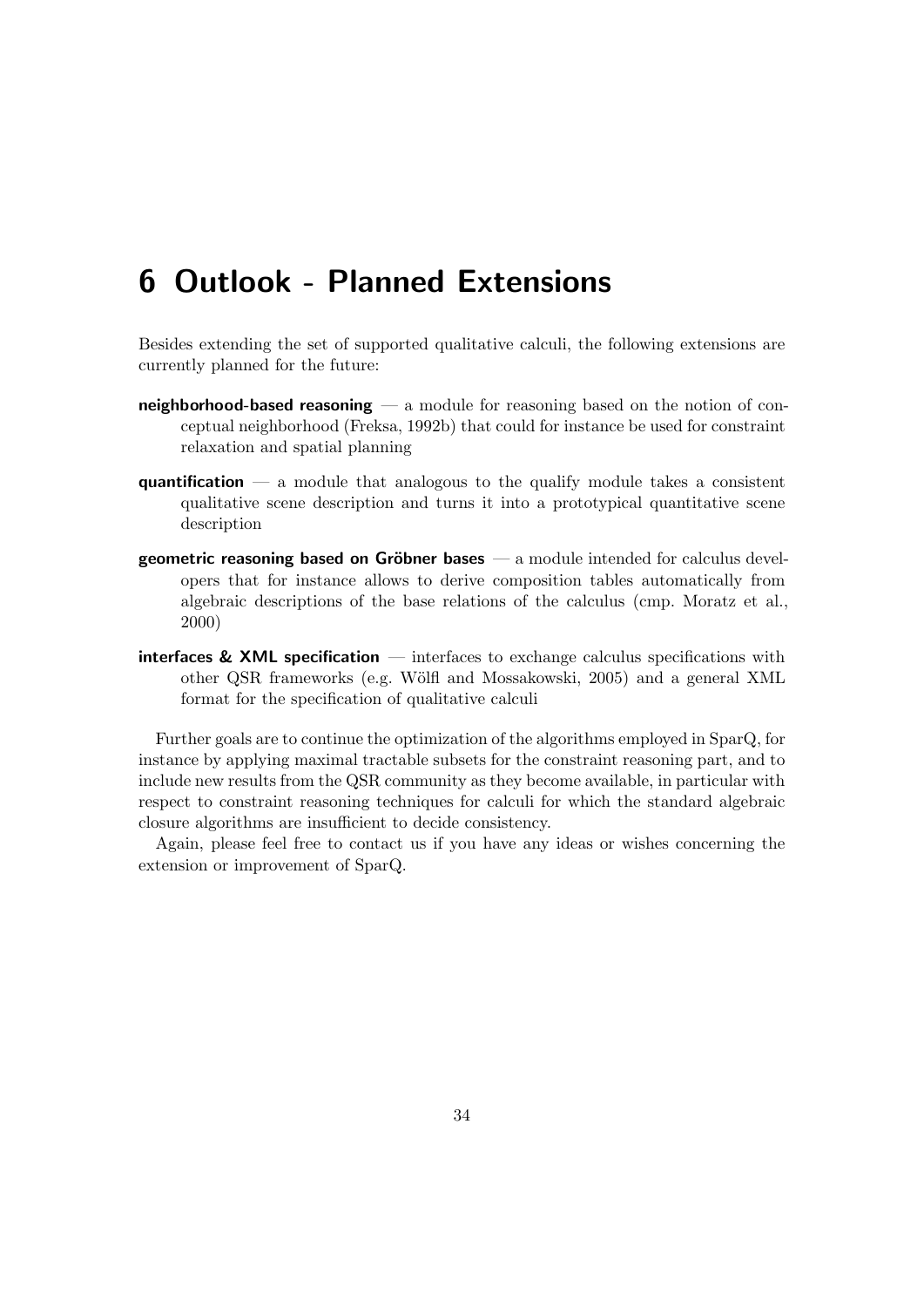## Bibliography

- J. F. Allen. Maintaining knowledge about temporal intervals. Communications of the ACM, pages 832–843, November 1983.
- A G Cohn, B Bennett, J M Gooday, and N Gotts. RCC: A calculus for region based qualitative spatial reasoning. GeoInformatica, 1:275–316, 1997.
- Anthony G. Cohn. Qualitative spatial representation and reasoning techniques. In Gerhard Brewka, Christopher Habel, and Bernhard Nebel, editors, KI-97: Advances in Artificial Intelligence, 21st Annual German Conference on Artificial Intelligence, Freiburg, Germany, September 9-12, 1997, Proceedings, volume 1303 of Lecture Notes in Computer Science, pages 1–30, Berlin, 1997. Springer.
- Anthony G. Cohn and Shyamanta M. Hazarika. Qualitative spatial representation and reasoning: An overview. Fundamenta Informaticae,  $46(1-2)$ :1-29, 2001. URL http: //citeseer.ist.psu.edu/cohn01qualitative.html.
- Ivo Düntsch. Relation algebras and their application in temporal and spatial reasoning. Artificial Intelligence Review, 23(4):315–357, 2005.
- Frank Dylla and Reinhard Moratz. Exploiting qualitative spatial neighborhoods in the situation calculus. In Freksa et al. (2005), pages 304–322.
- Frank Dylla and Reinhard Moratz. Empirical complexity issues of practical qualitative spatial reasoning about relative position. In Workshop on Spatial and Temporal Reasoning at ECAI 2004, Valencia, Spain, August 2004.
- Christian Freksa. Using orientation information for qualitative spatial reasoning. In A. U. Frank, I. Campari, and U. Formentini, editors, Theories and methods of spatiotemporal reasoning in geographic space, pages 162–178. Springer, Berlin, 1992a.
- Christian Freksa. Temporal reasoning based on semi-intervals. Artificial Intelligence, 1 (54):199–227, 1992b.
- Christian Freksa, Markus Knauff, Bernd Krieg-Brückner, Bernhard Nebel, and Thomas Barkowsky, editors. Spatial Cognition IV. Reasoning, Action, Interaction: International Conference Spatial Cognition 2004, volume 3343 of Lecture Notes in Artificial Intelligence. Springer, Berlin, Heidelberg, 2005.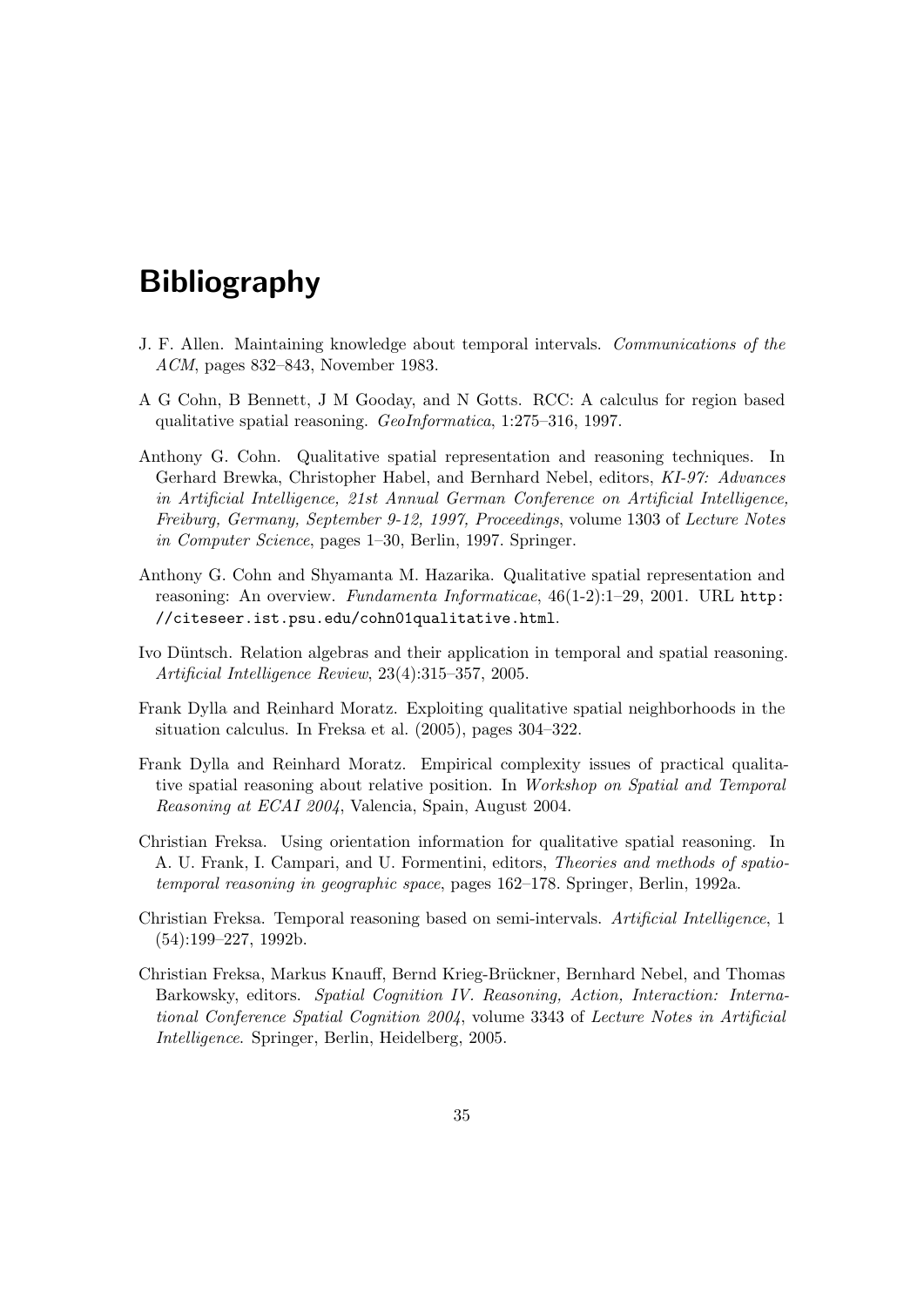- P. Ladkin and R. Maddux. On binary constraint problems. Journal of the Association for Computing Machinery, 41(3):435–469, 1994.
- P Ladkin and A Reinefeld. Effective solution of qualitative constraint problems. Artificial Intelligence, 57:105–124, 1992.
- Gerard Ligozat. Qualitative triangulation for spatial reasoning. In Andrew U. Frank and Irene Campari, editors, Spatial Information Theory: A Theoretical Basis for GIS, (COSIT'93), Marciana Marina, Elba Island, Italy, volume 716 of Lecture Notes in Computer Science, pages 54–68. Springer, 1993. ISBN 3-540-57207-4.
- Gérard Ligozat. Categorical methods in qualitative reasoning: The case for weak representations. In Spatial Information Theory: Cognitive and Computational Foundations, Proceedings of COSIT'05, 2005.
- Reinhard Moratz. Representing relative direction as a binary relation of oriented points. In ECAI 2006 Proceedings of the 17th European Conference on Artificial Intelligence, 2006. to appear.
- Reinhard Moratz, Jochen Renz, and Diedrich Wolter. Qualitative spatial reasoning about line segments. In W. Horn, editor, Proceedings of the 14th European Conference on Artificial Intelligence (ECAI), Berlin, Germany, 2000. IOS Press.
- Reinhard Moratz, Frank Dylla, and Lutz Frommberger. A relative orientation algebra with adjustable granularity. In *Proceedings of the Workshop on Agents in Real-Time* and Dynamic Environments (IJCAI 05), 2005.
- David A. Randell, Zhan Cui, and Anthony Cohn. A spatial logic based on regions and connection. In Bernhard Nebel, Charles Rich, and William Swartout, editors, Principles of Knowledge Representation and Reasoning: Proceedings of the Third International Conference (KR'92), pages 165–176. Morgan Kaufmann, San Mateo, CA, 1992.
- Jochen Renz and Gérard Ligozat. Weak composition for qualitative spatial and temporal reasoning. In Principles and Practice of Constraint Programming - CP 2005, 11th International Conference, CP 2005, Sitges, Spain, October 1-5, 2005, Proceedings, volume 3709 of LNCS, pages 534–548. Springer, 2005.
- C. Schlieder. Reasoning about ordering. In Spatial Information Theory: A Theoretical Basis for GIS (COSIT'95), volume 988 of Lecture Notes in Computer Science, pages 341–349. Springer, Berlin, Heidelberg, 1995.
- Alexander Scivos and Bernhard Nebel. Double-crossing: Decidability and computational complexity of a qualitative calculus for navigation. In Proceedings of COSIT'01, Berlin, 2001. Springer.